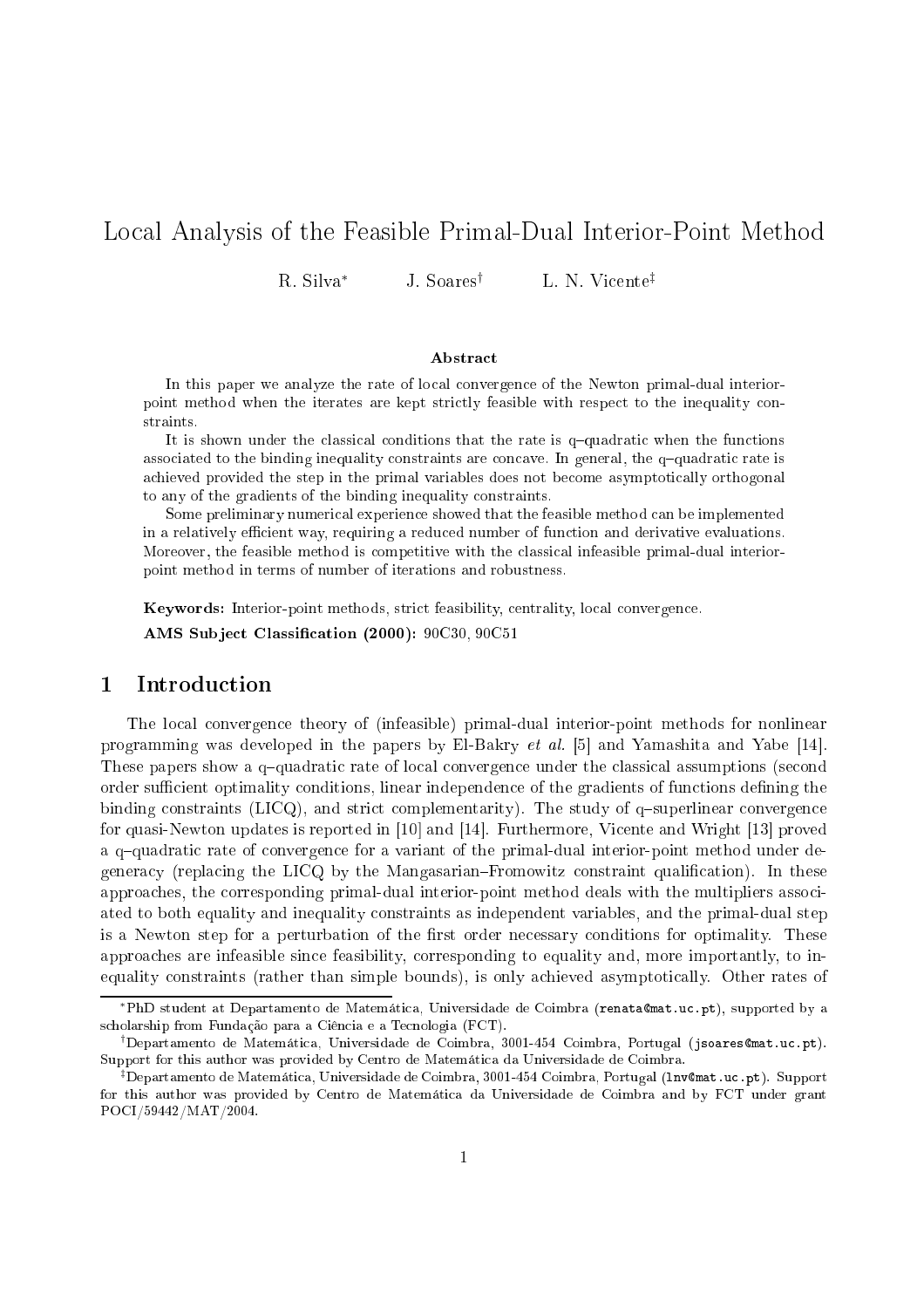convergence for different interior-point methods for nonlinear programming have been established in [2], [3], [9], and [12].

Gould, Orban, Sartenaer, and Toint [7] investigated the rate of convergence of primal-dual logarithmi barrier interior-point methods for linear equality onstraints and general inequalities. The log-barrier approach maintains the iterates strictly feasible with respect to the inequality constraints. and the multipliers corresponding to the equalities are treated implicitly as dependent variables. The authors proved q-superlinear convergence, with a rate that may be chosen arbitrarily close to quadratic. Basically, they studied conditions under which a single primal-dual Newton step is strictly feasible and satisfies appropriate log-barrier subproblem termination criteria.

The feasible primal-dual interior-point method of Tits et al. [11] achieves a quadratic rate of local convergence. In this algorithm, the multipliers corresponding to the inequality constraints are updated according to an appropriate formula and do not result directly from the Newton related primal-dual step on the perturbed KKT system of first-order optimality conditions. As we explain below, we are interested in analyzing the lo
al onvergen
e of a feasible primal-dual interior-point method without any spe
ial provision or orre
tion formula for these multipliers.

In this paper we analyze the rate of local convergence of the feasible primal-dual interior-point method along the lines of the analyses in  $[5]$  and  $[14]$ . The aspect considered is that inequality constraints are not converted into equalities using slack variables. The method keeps strict feasibility with respect to the inequality constraints. The other components of the primal-dual interior-point method remain essentially the same: the primal-dual step is a Newton step on the perturbed KKT system and the various parameters are updated appropriately to induce a  $q$ -quadratic rate on the sequen
e of primal-dual iterates.

The material of this paper is organized in the following way. In Section 2, we describe the feasible primal-dual interior-point method in detail. The method is analyzed in Section 3, where it is shown that the iterates converge locally with a  $q$ -quadratic rate in the case of concave inequalities. The analysis includes the case where the step length is computed inexactly. The nonconcave case is discussed in Section 4. The rate remains  $q$ -quadratic for nonconcave inequalities as long as the primal component of the step is asymptotically nonorthogonal to the gradients of the (nonconcave) functions defining the binding inequalities. In Section 5 we report some numerical results which show that the feasible method is ompetitive with the infeasible method in terms of number of iterations. We present a scheme to calculate the step length for the feasible method which requires a moderate number of constraint function evaluations. The paper is concluded in Section 6 with remarks about the theoretical interest and computational limitation of the analyzed approach.

# 2 The feasible primal-dual interior-point method

We consider the general nonlinear programming problem written in the form

$$
\begin{array}{ll}\n\text{min} & f(x), \\
\text{s.t.} & h(x) = 0, \\
& g(x) \le 0,\n\end{array} \tag{1}
$$

where  $f: \mathbb{R}^n \longrightarrow \mathbb{R}, h: \mathbb{R}^n \longrightarrow \mathbb{R}^{m_h}$ , and  $g: \mathbb{R}^n \longrightarrow \mathbb{R}^{m_g}$ . The assumptions on the differentiability of the functions f, g, and h will be stated later. The numbers  $m_h$  and  $m_g$  are assumed to be positive integers. The material of this paper remains valid in the ase where there are no equality constraints  $(m_h = 0)$ .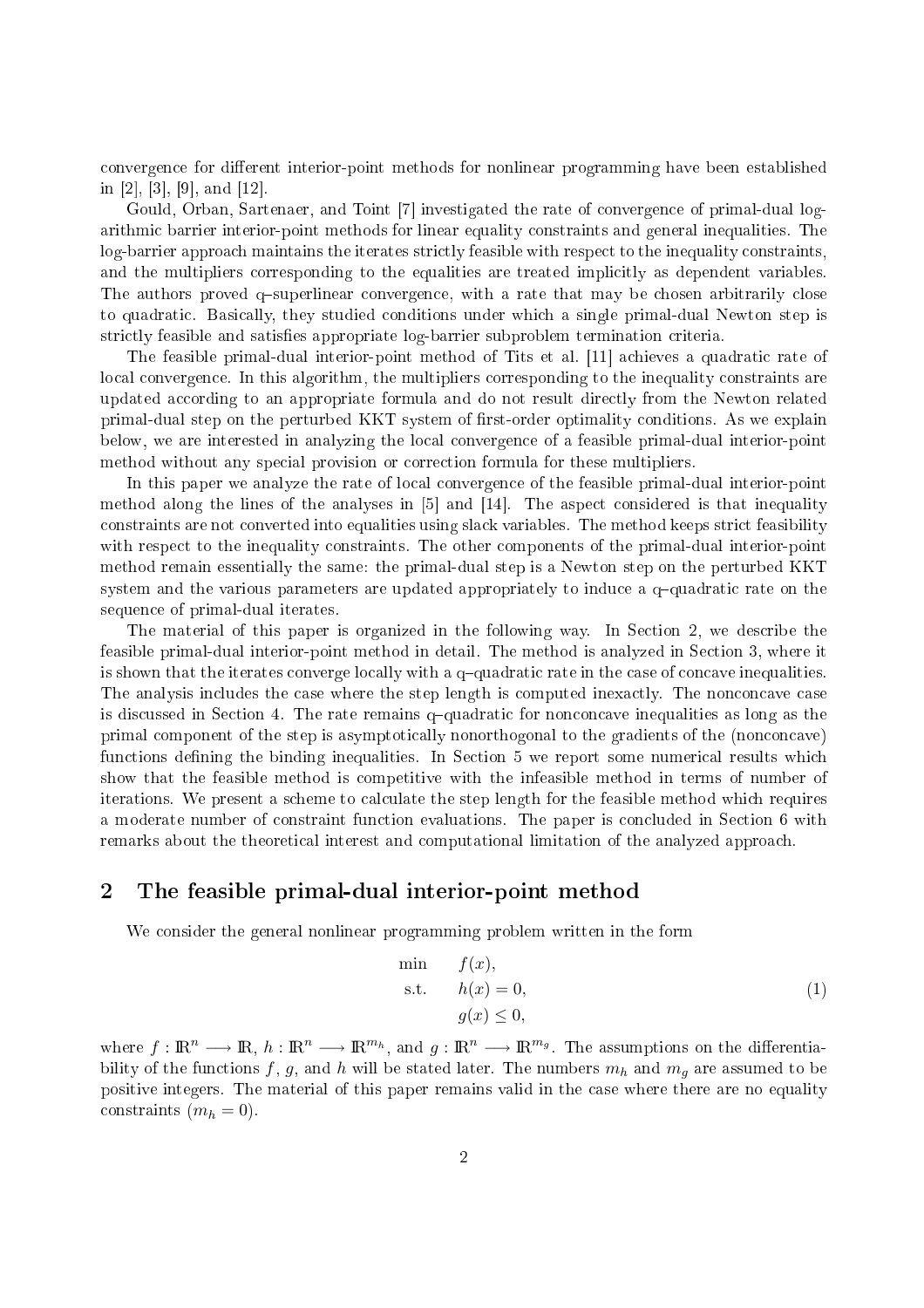The Lagrangean function for problem (1) is  $\ell : \mathbb{R}^{n+m_h+m_g} \longrightarrow \mathbb{R}$  defined by

$$
\ell(x, y, z) = f(x) + h(x)^{\top}y + g(x)^{\top}z,
$$

where x are the primal variables and the pair  $(y, z)$  represents the dual variables (or Lagrange multipliers). The gradient and the Hessian of  $\ell$  with respect to the primal variables are given by

$$
\nabla_x \ell(x, y, z) = \nabla f(x) + \nabla h(x) y + \nabla g(x) z,
$$
  
\n
$$
\nabla_{xx}^2 \ell(x, y, z) = \nabla^2 f(x) + \sum_{j=1}^{m_h} y_j \nabla^2 h_j(x) + \sum_{j=1}^{m_g} z_j \nabla^2 g_j(x),
$$

whenever  $f, g$ , and  $h$  are twice continuously differentiable at  $x$ .

The Karush–Kuhn–Tucker (KKT) first order (necessary optimality) conditions for problem (1) are des
ribed by

$$
F_0(x, y, z) \stackrel{\text{def}}{=} \begin{pmatrix} \nabla_x \ell(x, y, z) \\ h(x) \\ -G(x)z \end{pmatrix} = 0,
$$
  
\n
$$
g(x) \le 0, \quad z \ge 0,
$$
\n(2)

where  $G(x) = diag(g(x))$ . As we will see later, the primal-dual interior-point method is based on a perturbation of the onditions (2), given by

$$
F_{\mu}(x, y, z) \stackrel{\text{def}}{=} \begin{pmatrix} \nabla_x \ell(x, y, z) \\ h(x) \\ -G(x)z - \mu e \end{pmatrix} = 0,
$$
  

$$
g(x) < 0, \quad z > 0,
$$

where  $\mu$  is a positive scalar and  $e$  is a vector of ones of dimension  $m_g$ . Note that, for  $\bar{e}=(0,0,e^\top)^\top\in$  $\mathbb{R}^{n+m_h+m_g}$ ,

$$
F_{\mu}(x, y, z) = F_0(x, y, z) - \mu \bar{e}.
$$
 (3)

We will also make use of  $\|\bar{e}\| = \|e\|.$ 

The main part of the iterative step of the primal-dual interior-point method onsists of the linearization of the perturbed KKT system. One computes a primal-dual step  $\Delta w = (\Delta x, \Delta y, \Delta z)$ . by solving the linear system of equations

$$
F'_{\mu}(w) \Delta w = -F_{\mu}(w),\tag{4}
$$

for fixed  $w = (x, y, z)$  and  $\mu > 0$ , where  $F'_{\mu}(w)$  is the Jacobian of  $F_{\mu}(w)$ . Notice that, from (3),  $F'_{\mu}(w)$  is also the Jacobian of  $F_0(w)$ . The primal-dual system (4) can be written by blocks in the form

$$
\begin{pmatrix}\n\nabla_{xx}^{2}\ell(x,y,z) & \nabla h(x) & \nabla g(x) \\
\nabla h(x)^\top & 0 & 0 \\
-Z\nabla g(x)^\top & 0 & -G(x)\n\end{pmatrix}\n\begin{pmatrix}\n\Delta x \\
\Delta y \\
\Delta z\n\end{pmatrix} = -\begin{pmatrix}\n\nabla_x \ell(x,y,z) \\
h(x) \\
-G(x)z - \mu e\n\end{pmatrix},
$$
\n(5)

where  $Z = \text{diag}(z)$ .

Most variants of the primal-dual interior-point method keep positive all the variables subject to nonnegativity constraints. In our case, it means keeping the multipliers z positive. The parameter  $\mu$  is driven to zero asymptotically. Since we are looking at the feasible variant of the primal-dual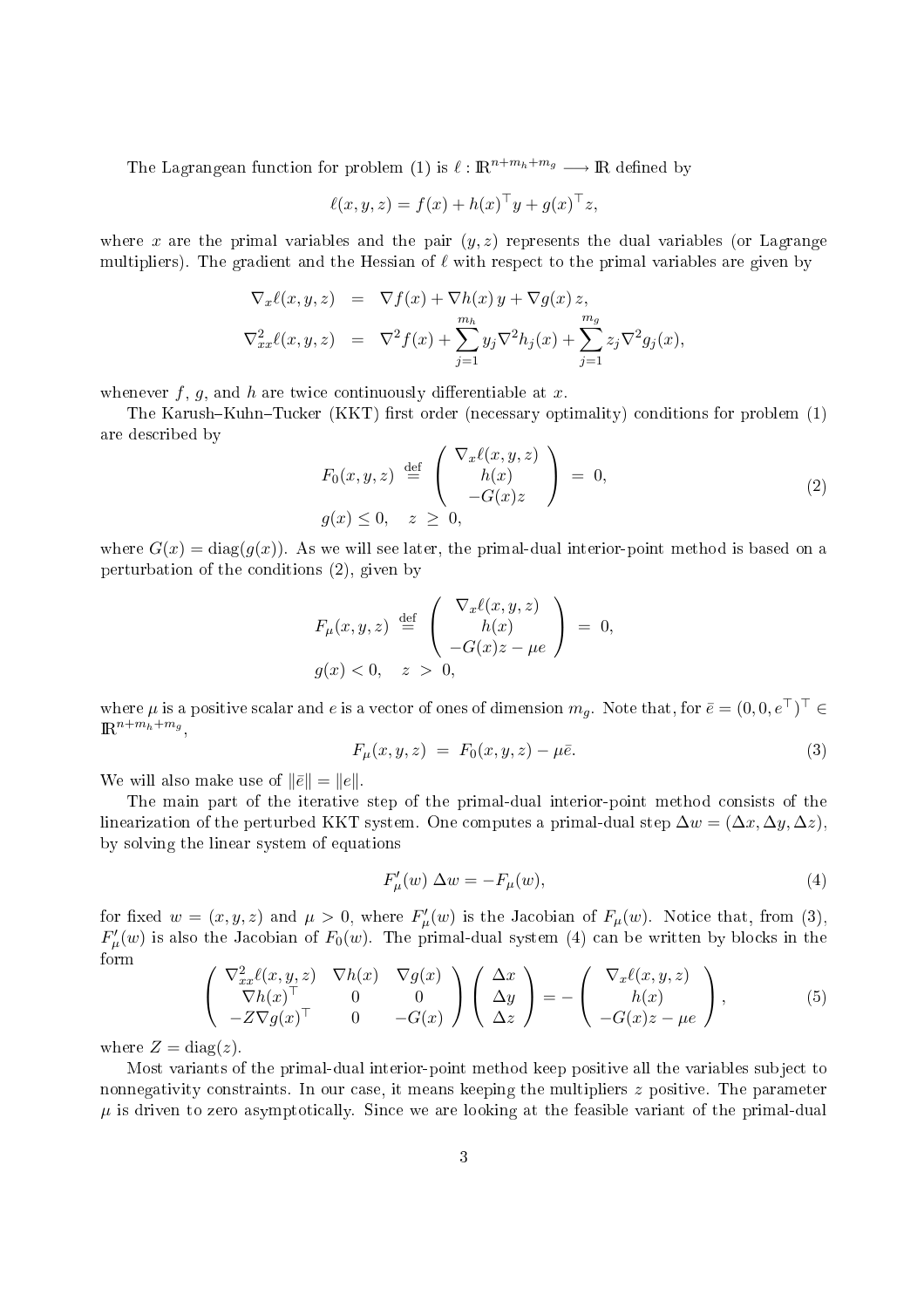interior-point method, we must also keep  $g(x)$  negative throughout the iterations. The main steps of this feasible variant are described below in Algorithm 2.1. For the purpose of analyzing local onvergen
e, we do not in
lude any stopping riterion.

### Algorithm 2.1 (Feasible primal-dual interior-point method.)

Choose an initial point  $w_0 = (x_0, y_0, z_0)$  with  $g(x_0) < 0$  and  $z_0 > 0$ .

For  $k = 0, 1, 2, ...$ 

- **Step 1.** Choose the parameter  $\mu_k > 0$ .
- Step 2. Compute the solution  $\Delta w_k = (\Delta x_k, \Delta y_k, \Delta z_k)$  of the system (5), for  $x = x_k$ ,  $y = y_k$ , and  $z = z_k$ .

Step 3. Compute a positive step length  $\alpha_k$  such that

$$
g(x_k + \alpha_k \Delta x_k) < 0 \quad \text{and} \quad z_k + \alpha_k \Delta z_k > 0. \tag{6}
$$

**Step 4.** Define the next iterate  $w_{k+1} = (x_{k+1}, y_{k+1}, z_{k+1})$  according to:

$$
w_{k+1} = w_k + \alpha_k \Delta w_k. \tag{7}
$$

Since the step size  $\alpha_k$  must satisfy (6) throughout the iterations, we will impose that

$$
\alpha_k = \min\left\{1, \ \tau_k \min_{i=1,\dots,m_g} \left\{-\frac{(z_k)_i}{(\Delta z_k)_i} : \ (\Delta z_k)_i < 0\right\}, \ \tau_k \min_{i=1,\dots,m_g} \bar{\alpha}_k^i\right\},\tag{8}
$$

where  $\tau_k \in (0,1)$  and

$$
\bar{\alpha}_k^i \le \min\left\{\alpha : g_i(x_k + \alpha \Delta x_k) = 0, \ \alpha > 0\right\}, \qquad i = 1, \dots, m_g. \tag{9}
$$

Whenever the minimum is not achieved, it is assumed by convention that it is set to  $+\infty$ .

We point out first that when the inequality constraints are of the simple bound type  $(-x \le 0)$ . the choice for  $\alpha_k$  is of the type given above with the inequalities in (9) satisfied as equalities. In general, when the functions defining the inequality constraints are nonlinear, it might be computationally expensive to actually determine the step lengths  $\bar{\alpha}_k^i$  such that

$$
\bar{\alpha}_k^i = \min \{ \alpha : g_i(x_k + \alpha \Delta x_k) = 0, \ \alpha > 0 \}, \quad i = 1, \dots, m_g. \tag{10}
$$

On the other hand, to get a fast rate of local convergence one cannot compute step lengths  $\bar{\alpha}_k^i$  that differ too much from (10). However, it is possible to allow a certain inexactness in this computation. Let us define the residuals

$$
r_k^i \stackrel{\text{def}}{=} g_i(x_k + \bar{\alpha}_k^i \Delta x_k), \quad i = 1, \dots, m_g.
$$

We will show that the feasible primal-dual interior-point method will retain local q-quadratic convergence as long as the residuals  $r_k^i$  satisfy the condition

$$
-r_k^i \le \min\left\{\sigma(-g_i(x_k)), \frac{-g_i(x_k)c_1\|\Delta w_k\|}{1+c_1\|\Delta w_k\|}\right\}, \quad i=1,\ldots,m_g,
$$
\n(11)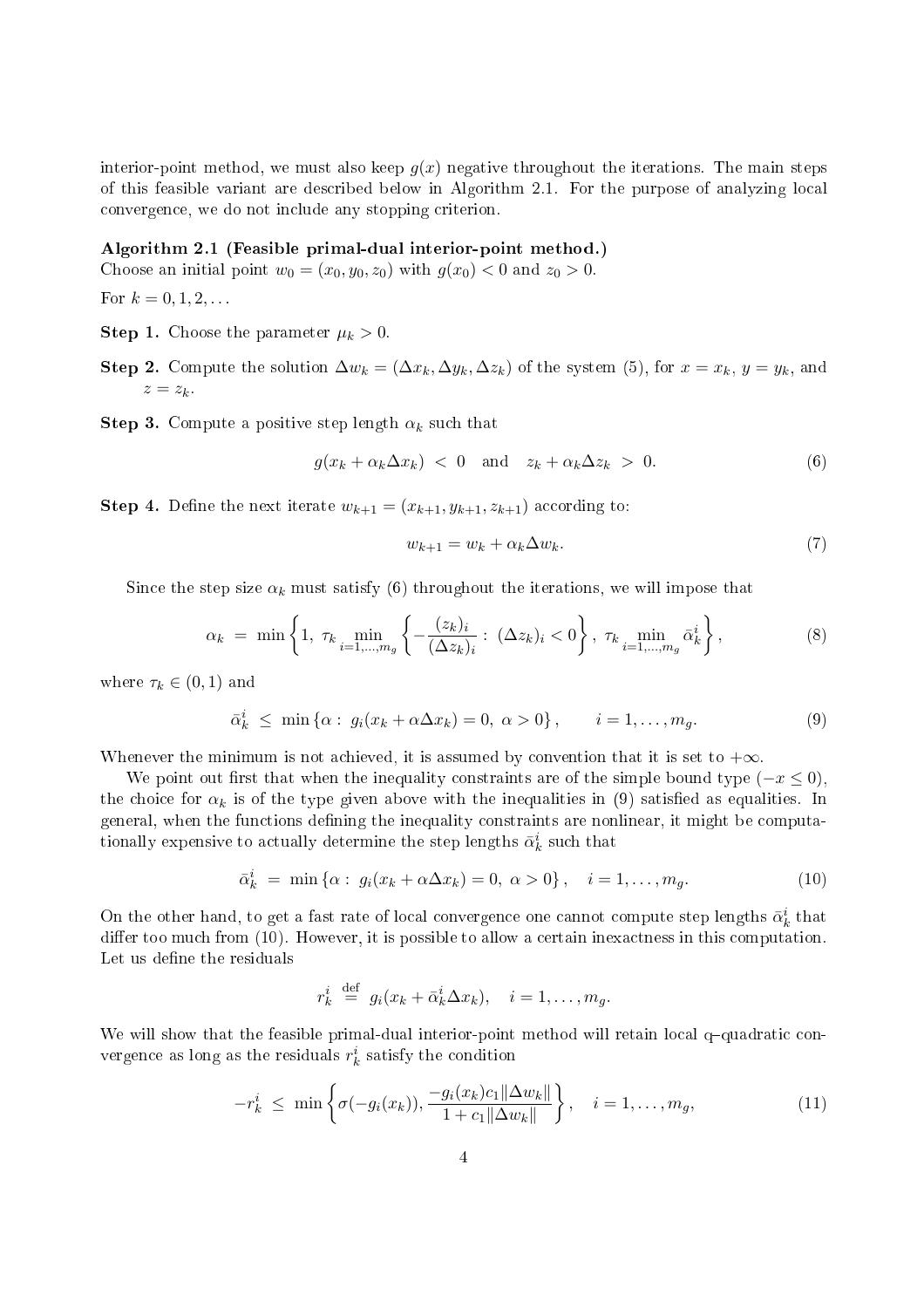where  $\sigma \in (0,1)$  and  $c_1 > 0$  are chosen independently of the iteration counter k. In Section 5.1 we will describe a scheme to compute  $\bar{\alpha}_k^i$  that seems to be relatively efficient in practice.

Moreover, to achieve a q-quadratic rate of local convergence, the feasible primal-dual interiorpoint method must update the parameters  $\tau_k \in (0,1)$  and  $\mu_k > 0$  satisfying the classical conditions

$$
1 - \tau_k \le c_2 \|F_0(w_k)\|,\tag{12}
$$

$$
\mu_k \leq c_3 \|F_0(w_k)\|^2, \tag{13}
$$

where  $c_2$  and  $c_3$  are constants independent of k. Vector and matrix norms in this paper are chosen to be the Eu
lidean ones.

## 3 Analysis of local convergence

The local convergence of the feasible primal-dual interior-point method is analyzed at a point  $x_*$  satisfying the following assumptions. In what follows,  $B(a_*; r)$  denotes the open ball  $\{a \in \mathbb{R}^d :$  $||a - a_*|| < r$  of radius r centered at  $a_*$ .

- (A1) There exists an  $\epsilon > 0$  such that the functions f, g, and h are twice continuously differentiable in the ball  $B(x_*, \epsilon)$ . Moreover, the second order partial derivatives of f, g, and h are Lipschitz continuous in  $B(x_*; \epsilon)$ .
- (A2) The point  $x_*$  is feasible and the gradients of the active constraints are linearly independent at x∗.
- (A3) There exist Lagrange multipliers  $y_*$  and  $z_*$  such that  $w_* = (x_*, y_*, z_*)$  satisfies the first order KKT conditions and the second order sufficient conditions and such that the pair  $(-q(x_*) , z_*)$ satisfies the strict complementarity condition  $(-g(x_*) + z_* > 0)$ .

Assumptions A1-A3 are the classical (nondegenerate) assumptions used to locally analyze interiorpoint methods. It results from Assumption A3 that the multipliers associated with the inequalities are nonnegative  $(z_* \geq 0)$  and also that

$$
F_0(w_*) = 0. \t\t(14)
$$

We recall now the basic smoothness results that are required in the proof of the local convergence of the primal-dual interior-point method.

**Lemma 3.1** Let  $x_*$  be a point for which Assumptions A1-A3 hold and  $w_* = (x_*, y_*, z_*)$ . Then, there exists a positive constant  $\gamma$  such that

$$
||F_0(w^1) - F_0(w^2)|| \leq \gamma ||w^1 - w^2||, \tag{15}
$$

$$
||F'_0(w^1) - F'_0(w^2)|| \leq \gamma ||w^1 - w^2||,
$$
  

$$
||F_0(w^1) - F_0(w^2) - F'_0(w^2)(w^1 - w^2)|| \leq \frac{1}{2}\gamma ||w^1 - w^2||^2,
$$
 (16)

for all  $w^1$  and  $w^2$  in  $B(w_*; \epsilon)$ .

The next lemma states that the primal-dual matrix is nonsingular around  $w_*$ , in the sense that is of interest to us. For a proof see, for instance,  $[6]$ .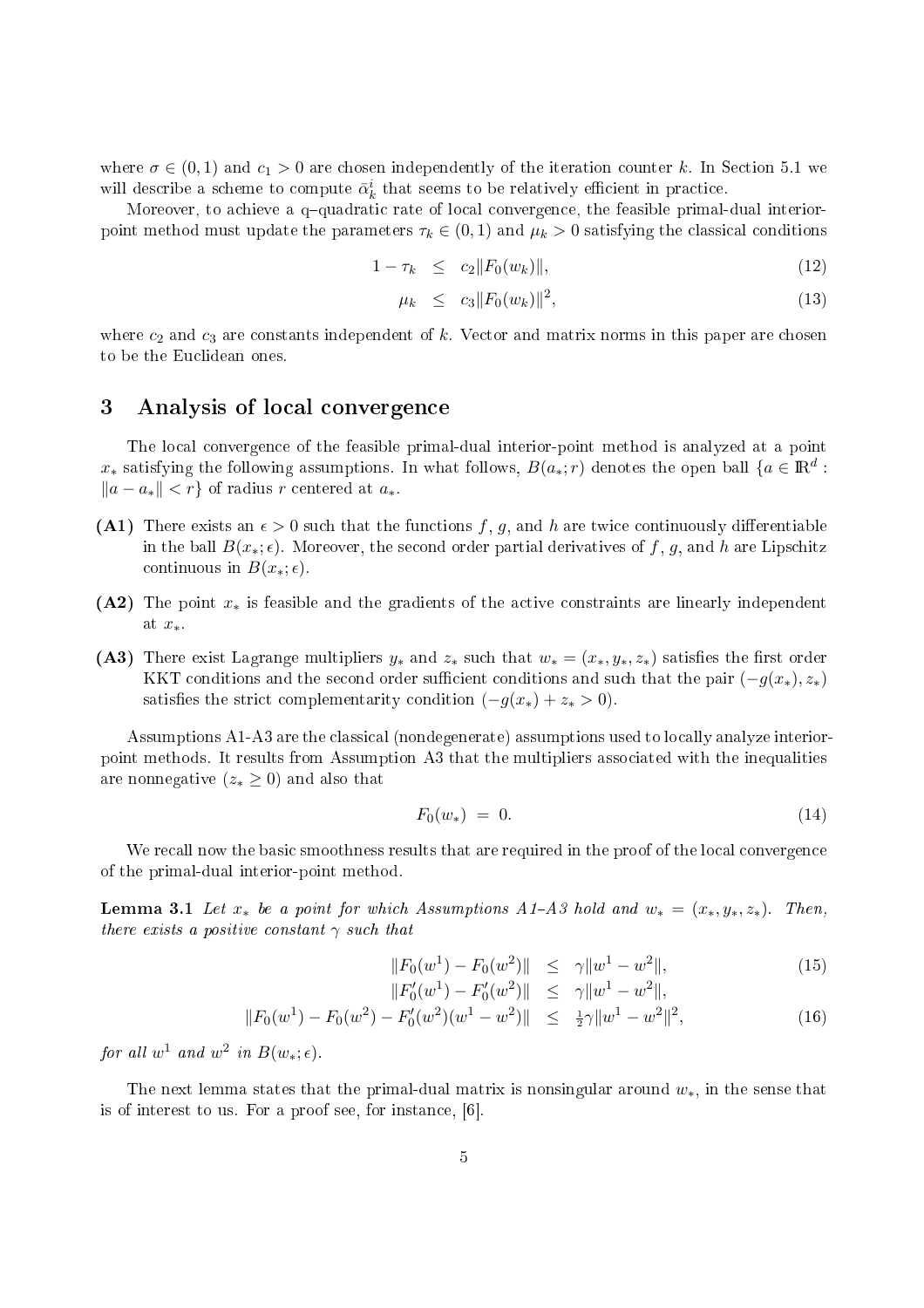**Lemma 3.2** Let  $x_*$  be a point for which Assumptions A1-A3 hold and  $w_* = (x_*, y_*, z_*)$ . Then the following holds:

- (i)  $F'_0(w_*)$  is nonsingular;
- (ii)  $F'_0(w)$  is nonsingular for w in  $B(w_*; \epsilon_{ns})$ , for some  $\epsilon_{ns}$  satisfying  $0 < \epsilon_{ns} < \epsilon$ .

From this lemma, it is assured the existence of a constant  $\zeta > 0$  such that

$$
||F_0'(w)^{-1}|| = ||F_\mu'(w)^{-1}|| \le \zeta,
$$
\n(17)

for all w in  $B(w_*, \epsilon_{ns})$ . For such points w, the primal-dual step  $\Delta w$  given by the solution of the system  $(4)$  is well-defined and is equal to

$$
\Delta w = -F'_{\mu}(w)^{-1}F_{\mu}(w). \tag{18}
$$

The local asymptotic behavior of the feasible primal-dual interior-point method is studied first for concave binding inequalities.

(A4) The functions  $g_i$ , for  $i \in \{1, ..., m_g\}$  such that  $g_i(x_*) = 0$ , are concave.

The main part of the analysis is spent proving a lower bound for the length of the step size parameter  $\alpha_k$ .

**Lemma 3.3** Let  $x_*$  be a point for which Assumptions  $A1-A4$  hold and  $w_* = (x_*, y_*, z_*)$ . Consider a sequence  $\{w_k = (x_k, y_k, z_k)\}\$  generated by the feasible primal-dual interior-point method described in Algorithm 2.1. If  $\alpha_k$  satisfies (8)-(9) and (11) and  $\tau_k \in (0,1)$  and  $\mu_k > 0$  satisfy (12) and (13), then there exist positive constants  $\varepsilon$  and  $\kappa$  independent of k such that, when

$$
w_k \in B(w_*; \varepsilon), \tag{19}
$$

either  $\alpha_k = 1$  or the bound

$$
1 - \alpha_k \le (1 - \tau_k) + \kappa \zeta(||F_0(w_k)|| + \mu_k ||e||), \tag{20}
$$

holds for all iterates  $k$ .

**Proof:** First we have to set  $\varepsilon = \epsilon_{ns}$ , where  $\epsilon_{ns}$  is given in Lemma 3.2.

Using  $(18)$ ,  $(3)$ ,  $(14)$ ,  $(17)$ ,  $(15)$ , and  $(19)$  sequentially, it is easily derived the following bound for the primal-dual step:

$$
\|\Delta w_k\| = \|F'_{\mu}(w_k)^{-1}F_{\mu}(w_k)\|
$$
  
\n
$$
\leq \|F'_{\mu}(w_k)^{-1}\|(\|F_0(w_k)\| + \mu_k \|e\|)
$$
  
\n
$$
\leq \zeta(\gamma \|w_k - w^*\| + \mu_k \|e\|)
$$
  
\n
$$
\leq \zeta(\gamma \varepsilon + \mu_k \|e\|).
$$

Thus, from the condition (13) on the size of  $\mu_k$ , and given a constant  $\eta > 0$ , one can reduce  $\varepsilon$  if ne
essary su
h that

$$
\|\Delta w_k\| \le \eta. \tag{21}
$$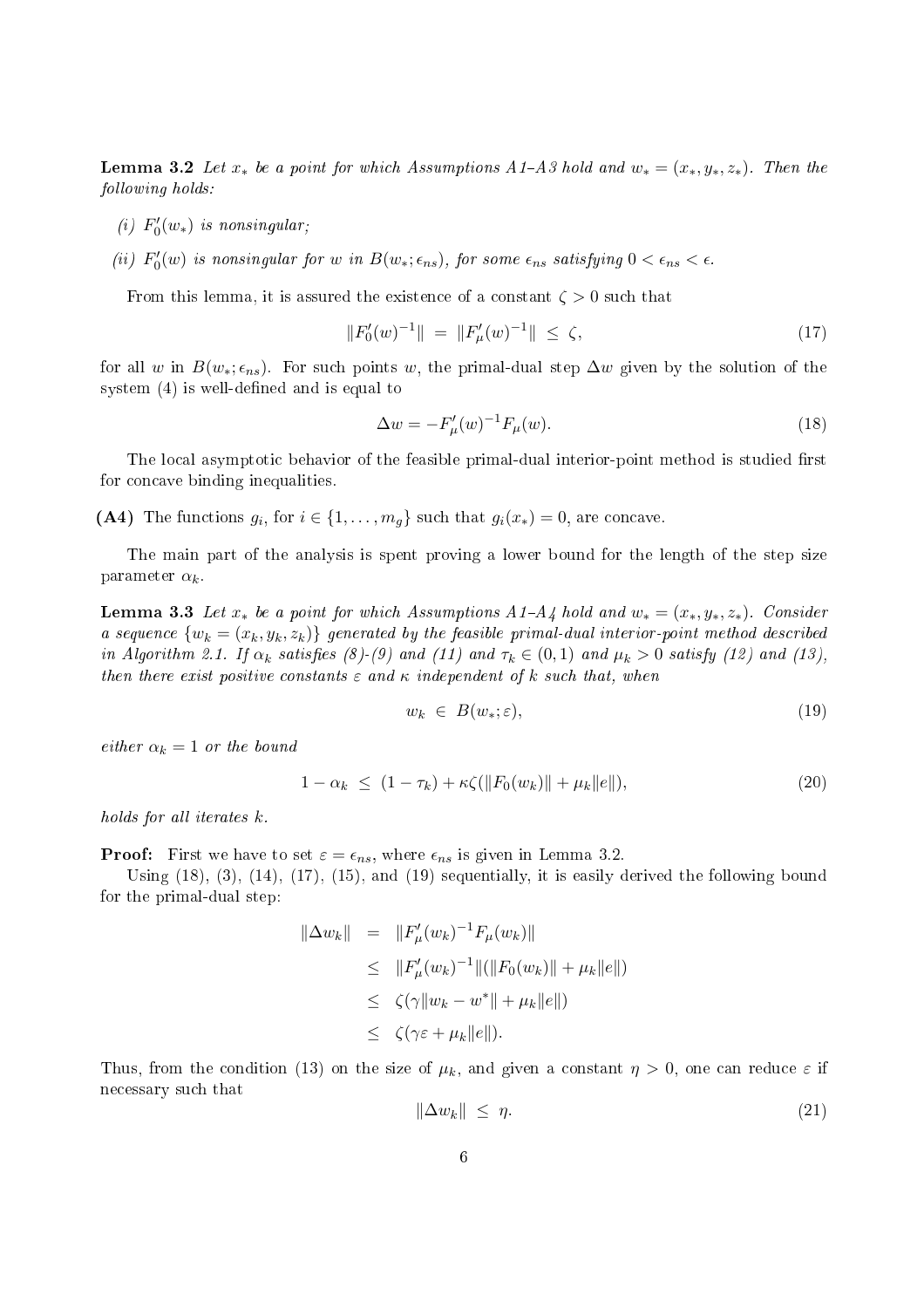In particular, it is possible to choose a sufficiently small  $\varepsilon$  such that

$$
\kappa \|\Delta w_k\| \le \tau_k,\tag{22}
$$

where  $\kappa$  is defined by

$$
\kappa \stackrel{\text{def}}{=} \max \left\{ \frac{\kappa_2}{1-\sigma}, \kappa_1 + \kappa_1 c_1 \eta + c_1 \right\}.
$$

The constants  $\kappa_1$  and  $\kappa_2$  are given by

$$
\kappa_1 = 2 \max \left\{ \frac{1}{(z_*)_i} : (z_*)_i > 0, i \in \{1, \ldots, m_g\} \right\}
$$

and

$$
\kappa_2 = 2M_{\nabla g} \max \left\{ -\frac{1}{g_i(x_*)} : g_i(x_*) < 0, \ i \in \{1, ..., m_g\} \right\},\
$$

where  $M_{\nabla g}$  is an upper bound on the size of  $\nabla g$  in  $B(x_*, \epsilon)$ .

We divide the proof in two separate cases: the case where the step length is defined by a multiplier and the case where the step length is defined by an inequality.

Case where step length is defined by a multiplier. In this first case we assume that there exists an index  $i \in \{1, \ldots, m_g\}$  for which  $(\Delta z_k)_i < 0$  and

$$
\alpha_k = -\tau_k \frac{(z_k)_i}{(\Delta z_k)_i}.
$$

If i is such that  $(z_*)_i > 0$  then, from the definition of  $\kappa$  and from  $(22)$ ,

$$
\alpha_k = \tau_k \frac{(z_k)_i}{-(\Delta z_k)_i} \ge \frac{\tau_k}{\kappa \|\Delta w_k\|} \ge 1.
$$

When  $(z_*)_i = 0$  (and  $g_i(x_*) < 0$ ), we make use of the primal-dual block equation (see (5))

$$
-Z_k \nabla g(x_k)^{\top} \Delta x_k - G(x_k) \Delta z_k = G(x_k) z_k + \mu_k e,
$$

to write

$$
-(z_k)_i \nabla g_i(x_k)^\top \Delta x_k - g_i(x_k) (\Delta z_k)_i = g_i(x_k)(z_k)_i + \mu_k,
$$

or equivalently,

$$
-\frac{(\Delta z_k)_i}{(z_k)_i} = 1 + \frac{\mu_k}{g_i(x_k)(z_k)_i} + p_k^i
$$

with

$$
p_k^i = \frac{\nabla g_i(x_k)^\top \Delta x_k}{g_i(x_k)} \leq \frac{|\nabla g_i(x_k)^\top \Delta x_k|}{-g_i(x_k)} \leq \kappa \|\Delta w_k\|.
$$

Thus, since  $\mu_k/(g_i(x_k)(z_k)_i) < 0$ ,

$$
-\frac{(\Delta z_k)_i}{(z_k)_i} \leq 1 + \kappa ||\Delta w_k||
$$

and

$$
\alpha_k = \tau_k \frac{(z_k)_i}{-(\Delta z_k)_i} \ge \frac{\tau_k}{1 + \kappa \|\Delta w_k\|} \ge \tau_k (1 - \kappa \|\Delta w_k\|).
$$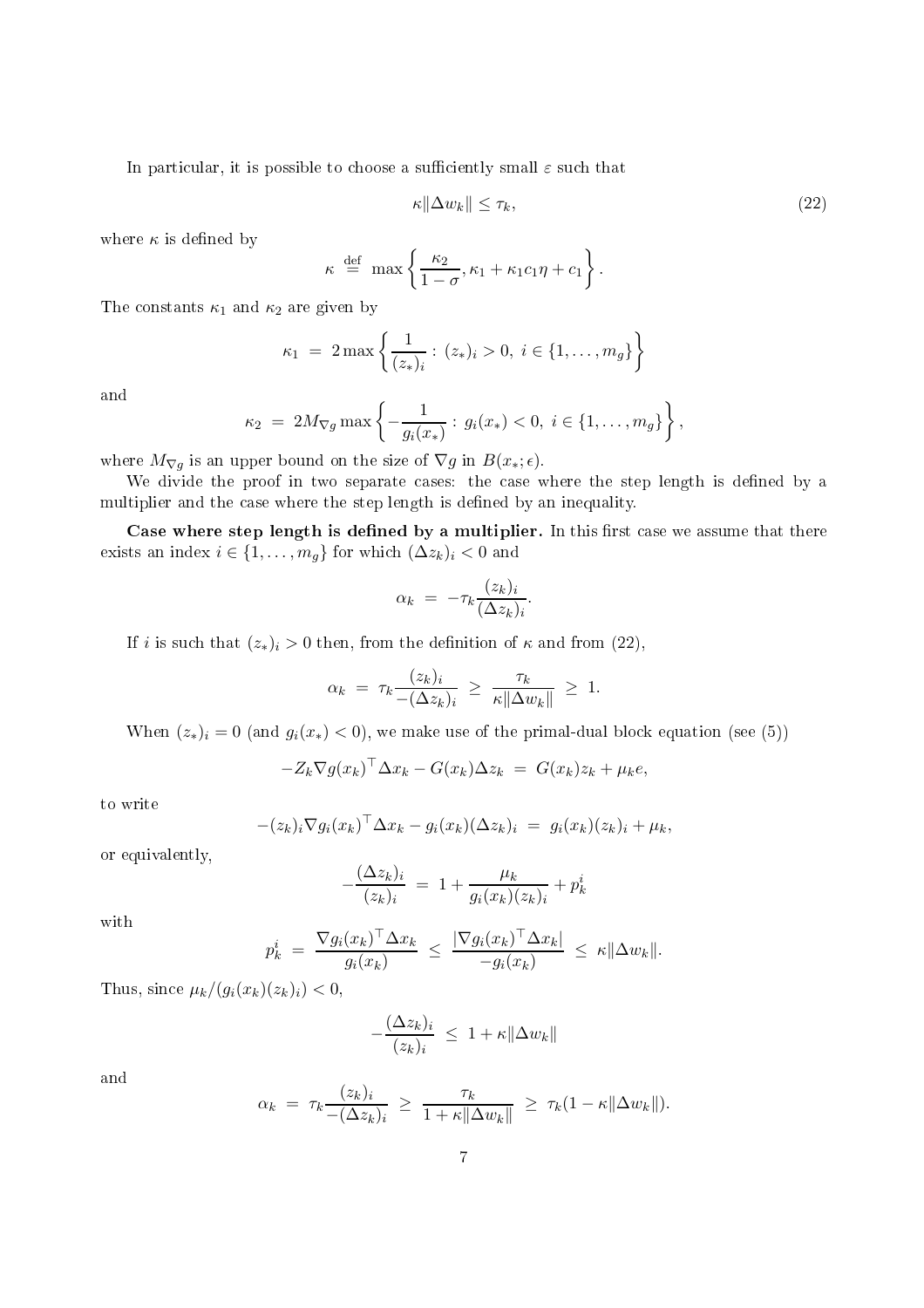Case where step length is defined by an inequality. Now we are interested in the case

$$
\alpha_k = \tau_k \bar{\alpha}_k^i,
$$

for some index  $i \in \{1, \ldots, m_g\}$ . By applying the mean value theorem, we have

$$
r_k^i - g_i(x_k) = g_i(x_k + \bar{\alpha}_k^i \Delta x_k) - g_i(x_k) = \bar{\alpha}_k^i \nabla g_i(x_k + t_k^i \bar{\alpha}_k^i \Delta x_k)^\top \Delta x_k,
$$

for some  $t_k^i \in (0,1),$  and the step length  $\bar{\alpha}_k^i$  can be written as

$$
\bar{\alpha}_k^i = \frac{r_k^i - g_i(x_k)}{\nabla g_i(x_k + t_k^i \bar{\alpha}_k^i \Delta x_k)^\top \Delta x_k}.
$$
\n(23)

Since  $-r_k^i \leq \sigma(-g_i(x_k))$ , both the numerator and the denominator in this expression for  $\bar{\alpha}_k^i$  are positive.

If i is such that  $g_i(x_*) < 0$  then, from the definitions of  $\kappa_2$  and  $\kappa$  and from (22),

$$
\alpha_k = \tau_k \bar{\alpha}_k^i \geq \tau_k \frac{(1-\sigma)(-g_i(x_k))}{\nabla g_i(x_k + t_k^i \bar{\alpha}_k^i \Delta x_k)^{\top} \Delta x_k}
$$
  
\n
$$
\geq \tau_k \frac{(1-\sigma)(-g_i(x_k))}{\|\nabla g_i(x_k + t_k^i \bar{\alpha}_k^i \Delta x_k)\| \|\Delta x_k\|}
$$
  
\n
$$
\geq \tau_k \frac{(1-\sigma)}{\kappa_2 \|\Delta w_k\|}
$$
  
\n
$$
\geq \frac{\tau_k}{\kappa \|\Delta w_k\|}
$$
  
\n
$$
\geq 1.
$$

When  $g_i(x_*) = 0$  (and  $(z_*)_i > 0$ ), we must first add and subtract

$$
r_k^i \frac{(\Delta z_k)_i}{(z_k)_i} + r_k^i + r_k^i \frac{\mu_k}{g_i(x_k)(z_k)_i}
$$

to the right hand side in the primal-dual equation

$$
-\nabla g_i(x_k)^\top \Delta x_k = g_i(x_k) \frac{(\Delta z_k)_i}{(z_k)_i} + g_i(x_k) + g_i(x_k) \frac{\mu_k}{g_i(x_k)(z_k)_i}.
$$

After division by  $g_i(x_k) - r_k^i$ , this results in

$$
-\frac{\nabla g_i(x_k)^\top \Delta x_k}{g_i(x_k) - r_k^i} = \frac{(\Delta z_k)_i}{(z_k)_i} + 1 + \frac{\mu_k}{g_i(x_k)(z_k)_i} + \frac{r_k^i}{g_i(x_k) - r_k^i} \frac{(\Delta z_k)_i}{(z_k)_i} + \frac{r_k^i}{g_i(x_k) - r_k^i} + \frac{\mu_k r_k^i}{g_i(x_k)(z_k)_i(g_i(x_k) - r_k^i)}.
$$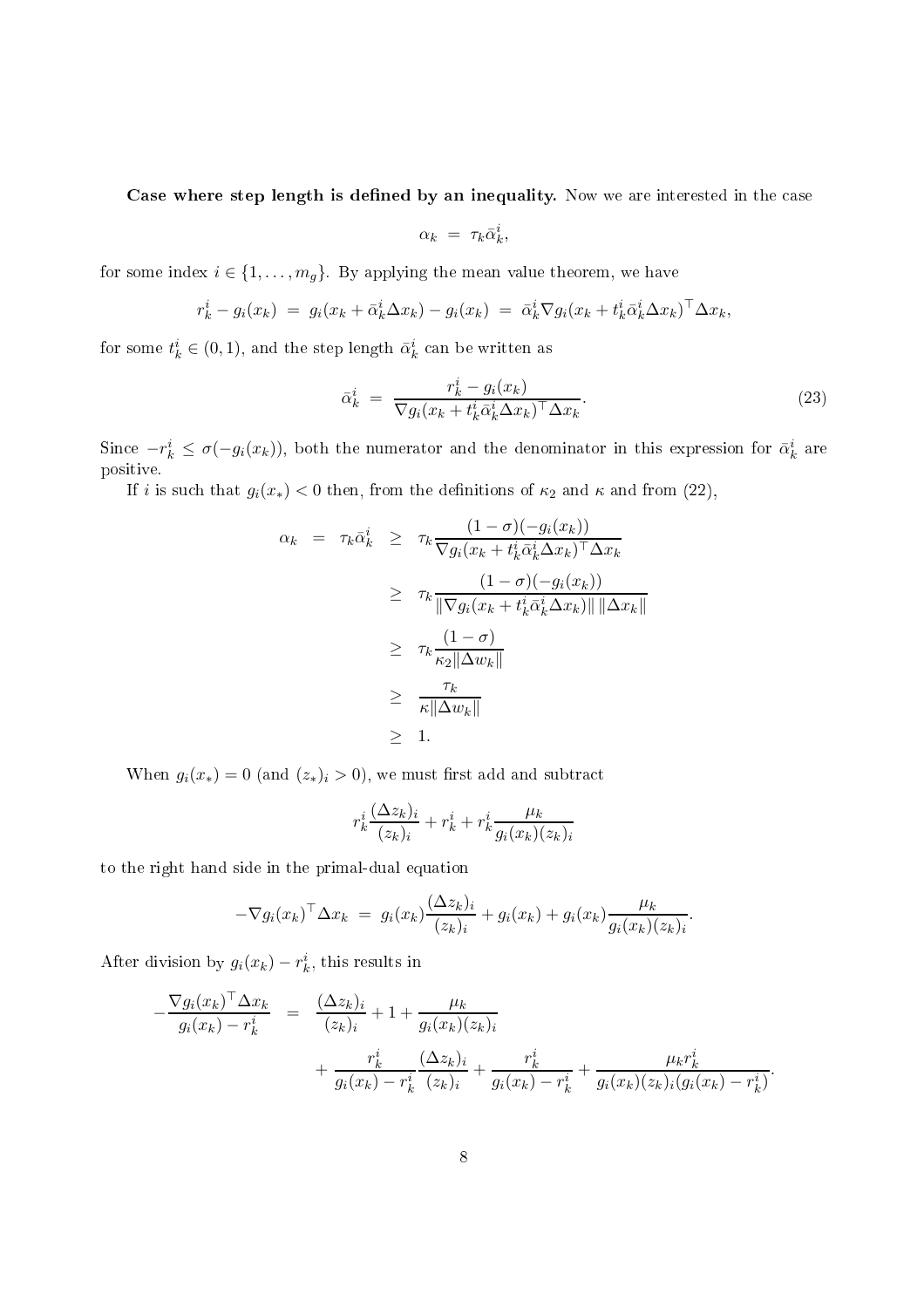Since the third and the sixth terms in the right hand side of this equality are negative and since, from  $(11)$ ,

$$
\frac{r_k^i}{g_i(x_k) - r_k^i} \ \leq \ c_1 \|\Delta w_k\|,
$$

we obtain, from (21),

$$
-\frac{\nabla g_i(x_k)^\top \Delta x_k}{g_i(x_k)^\top - r_k^i} \leq 1 + \kappa_1 \|\Delta w_k\| + \kappa_1 c_1 \|\Delta w_k\|^2 + c_1 \|\Delta w_k\|
$$
  
\n
$$
\leq 1 + (\kappa_1 + \kappa_1 c_1 \eta + c_1) \|\Delta w_k\|
$$
  
\n
$$
\leq 1 + \kappa \|\Delta w_k\|.
$$
\n(24)

Now, from the concavity of  $g_i$ , we derive

$$
-\frac{\nabla g_i(x_k + t_k^i \bar{\alpha}_k^i \Delta x_k)^{\top} \Delta x_k}{g_i(x_k) - r_k^i}
$$
\n
$$
= -\frac{\nabla g_i(x_k + t_k^i \bar{\alpha}_i \Delta x_k)^{\top} \Delta x_k}{g_i(x_k) - r_k^i} + \frac{\nabla g_i(x_k)^{\top} \Delta x_k}{g_i(x_k) - r_k^i} - \frac{\nabla g_i(x_k)^{\top} \Delta x_k}{g_i(x_k) - r_k^i}
$$
\n
$$
= \frac{[\nabla g_i(x_k + t_k^i \bar{\alpha}_k^i \Delta x_k) - \nabla g_i(x_k)]^{\top} \Delta x_k}{r_k^i - g_i(x_k)} - \frac{\nabla g_i(x_k)^{\top} \Delta x_k}{g_i(x_k) - r_k^i}
$$
\n
$$
\leq -\frac{\nabla g_i(x_k)^{\top} \Delta x_k}{g_i(x_k) - r_k^i}
$$
\n
$$
\leq 1 + \kappa \|\Delta w_k\|
$$
\n(25)

and

$$
\alpha_k = \tau_k \bar{\alpha}_k^i = \tau_k \frac{r_k^i - g_i(x_k)}{\nabla g_i(x_k + t_k^i \bar{\alpha}_k^i \Delta x_k)^\top \Delta x_k} \geq \frac{\tau_k}{1 + \kappa \|\Delta w_k\|} \geq \tau_k (1 - \kappa \|\Delta w_k\|).
$$

**Conclusion.** Combining all the four bounds derived for  $\alpha_k$  (two in each case considered), one obtains

$$
\alpha_k \geq \min\{1, \tau_k(1 - \kappa \|\Delta w_k\|)\} = \tau_k(1 - \kappa \|\Delta w_k\|) \geq \tau_k - \kappa \|\Delta w_k\|.
$$

The last inequality above is based on the fact that  $\tau_k < 1$  for all k provided  $\varepsilon$  is chosen small enough. Finally, from this lower bound on  $\alpha_k$ , we get

$$
0 \leq 1 - \alpha_k \leq (1 - \tau_k) + \kappa \|\Delta w_k\| \leq (1 - \tau_k) + \kappa \zeta(\|F_0(w_k)\| + \mu_k \|e\|),
$$

whi
h on
ludes the proof of the lemma. ◦

We can state now the q-quadratic rate of local convergence of Algorithm 2.1. The proof can be found in [14] and we describe it briefly for completeness.

**Theorem 3.1** Let  $x_*$  be a point for which Assumptions  $A1-A4$  hold and  $w_* = (x_*, y_*, z_*)$ . Consider a sequence  $\{w_k = (x_k, y_k, z_k)\}\$  generated by the feasible primal-dual interior-point method described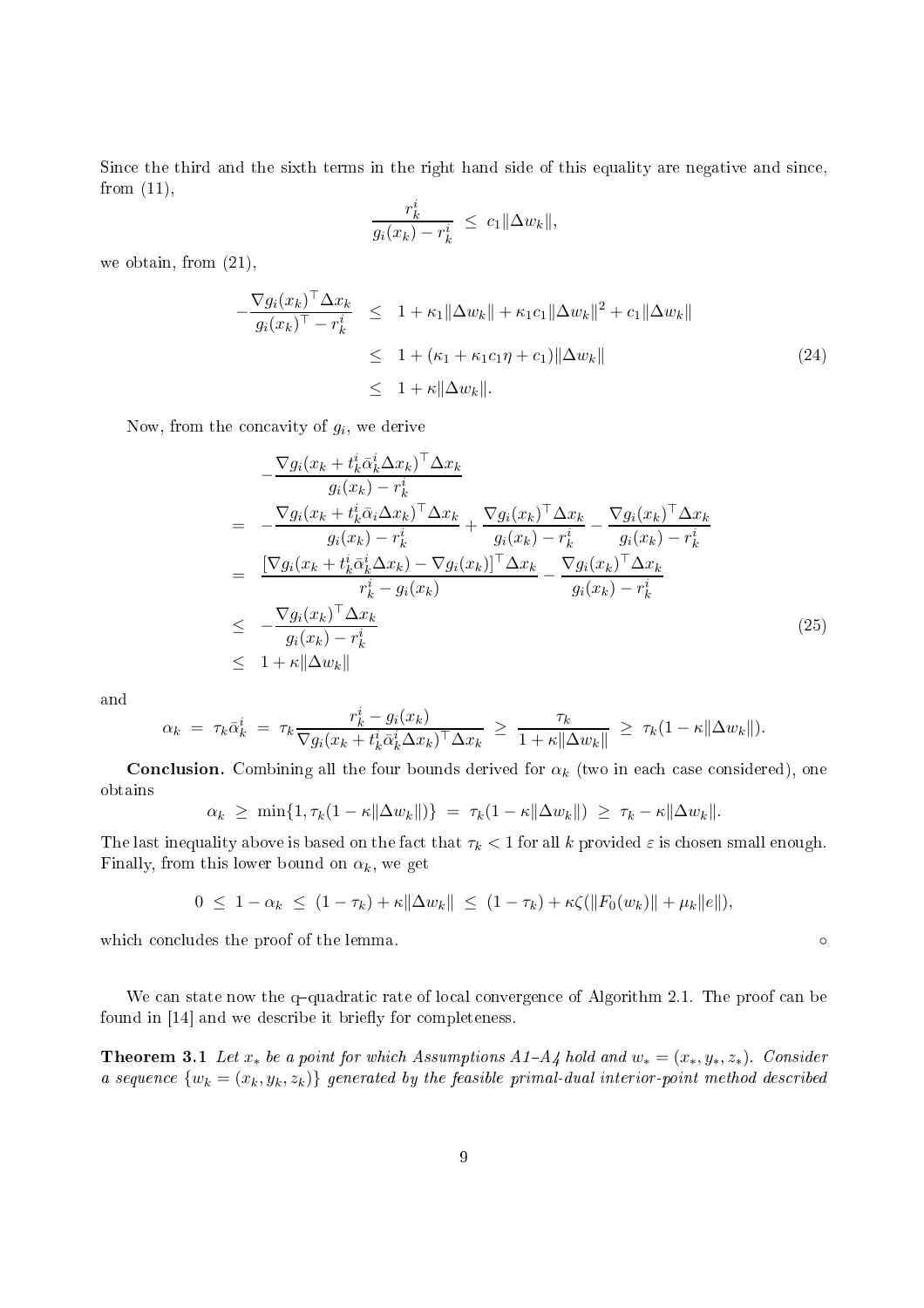in Algorithm 2.1. If  $\alpha_k$  satisfies (8)-(9) and (11) and  $\tau_k \in (0,1)$  and  $\mu_k > 0$  satisfy (12) and (13), then there exists a positive constant  $\varepsilon$  independent of k such that, when

$$
w_0 \in B(w_*;\varepsilon),
$$

the sequence  $\{w_k\}$  is well defined and converges to  $w_*$ . Moreover, we have

$$
||w_{k+1} - w_*|| \le \nu ||w_k - w_*||^2,
$$
\n(26)

for all iterates k, where  $\nu$  is a positive constant independent of k.

**Proof:** Let us assume that  $||w_k - w_*|| < \varepsilon$ . By applying (7), (18), (3), and (14), we obtain

$$
w_{k+1} - w_* = (w_k - w_*) + \alpha_k \Delta w_k
$$
  
=  $(1 - \alpha_k)(w_k - w_*)$   
+  $\alpha_k F'_{\mu_k}(w_k)^{-1} [F_0(w_*) - F_0(w_k) - F'_{\mu_k}(w_k)(w_* - w_k) + \mu_k \bar{e}].$ 

Now, using (20), (16), (17), and  $\alpha_k \leq 1$ , we have, for a sufficiently small  $\varepsilon$ ,

$$
||w_{k+1} - w_*|| \leq (1 - \alpha_k) ||w_k - w_*||
$$
  
+  $\alpha_k ||F'_{\mu_k}(w_k)^{-1}|| ||F_0(w_*) - F_0(w_k) - F'_{\mu_k}(w_k)(w_* - w_k)||$   
+  $\alpha_k \mu_k ||F'_{\mu_k}(w_k)^{-1}|| ||e||$   
 $\leq [(1 - \tau_k) + \kappa \zeta ||F_0(w_k)|| + \kappa \zeta ||e|| \mu_k] ||w_k - w_*||$   
+  $\frac{\zeta \gamma}{2} ||w_k - w_*||^2 + ||e|| \zeta \mu_k.$ 

We also known that  $\tau_k$  and  $\mu_k$  satisfy (12) and (13). Thus, using the fact that  $||F_0(w_k)||$  =  $||F_0(w_k) - F_0(w_*)|| \leq \gamma ||w_k - w_*||$ , we assure the existence of a constant  $\nu > 0$  independent of the iterates such that (26) holds. It is possible to prove by induction that  $\{w_k\}$  converges to  $w_*$ , if  $\varepsilon$  is chosen sufficiently small. The inequality  $(26)$  shows that the local convergence rate is q-quadratic.  $\circ$ 

### 4 The nonconcave case

The concavity of the inequality constraint functions was required in (25) when the binding constraint function  $g_i$  was responsible for the step size  $\alpha_k$ . However, one can see that the method retains a q-quadratic rate in the nonconcave case as long as there exists a positive constant  $\beta$  such that

$$
r_k^i - g_i(x_k) = g_i(x_k + \bar{\alpha}_k^i \Delta x_k) - g_i(x_k) \geq \beta \bar{\alpha}_k^i ||\Delta x_k|| \tag{27}
$$

for all k and all indices i corresponding to  $g_i(x_*) = 0$ . In fact, one would get

$$
\frac{\left[\nabla g_i(x_k + t_k^i \bar{\alpha}_k^i \Delta x_k) - \nabla g_i(x_k)\right]^\top \Delta x_k}{r_k^i - g_i(x_k)} \leq \frac{L_{\nabla g_i}}{\beta} \|\Delta x_k\|,
$$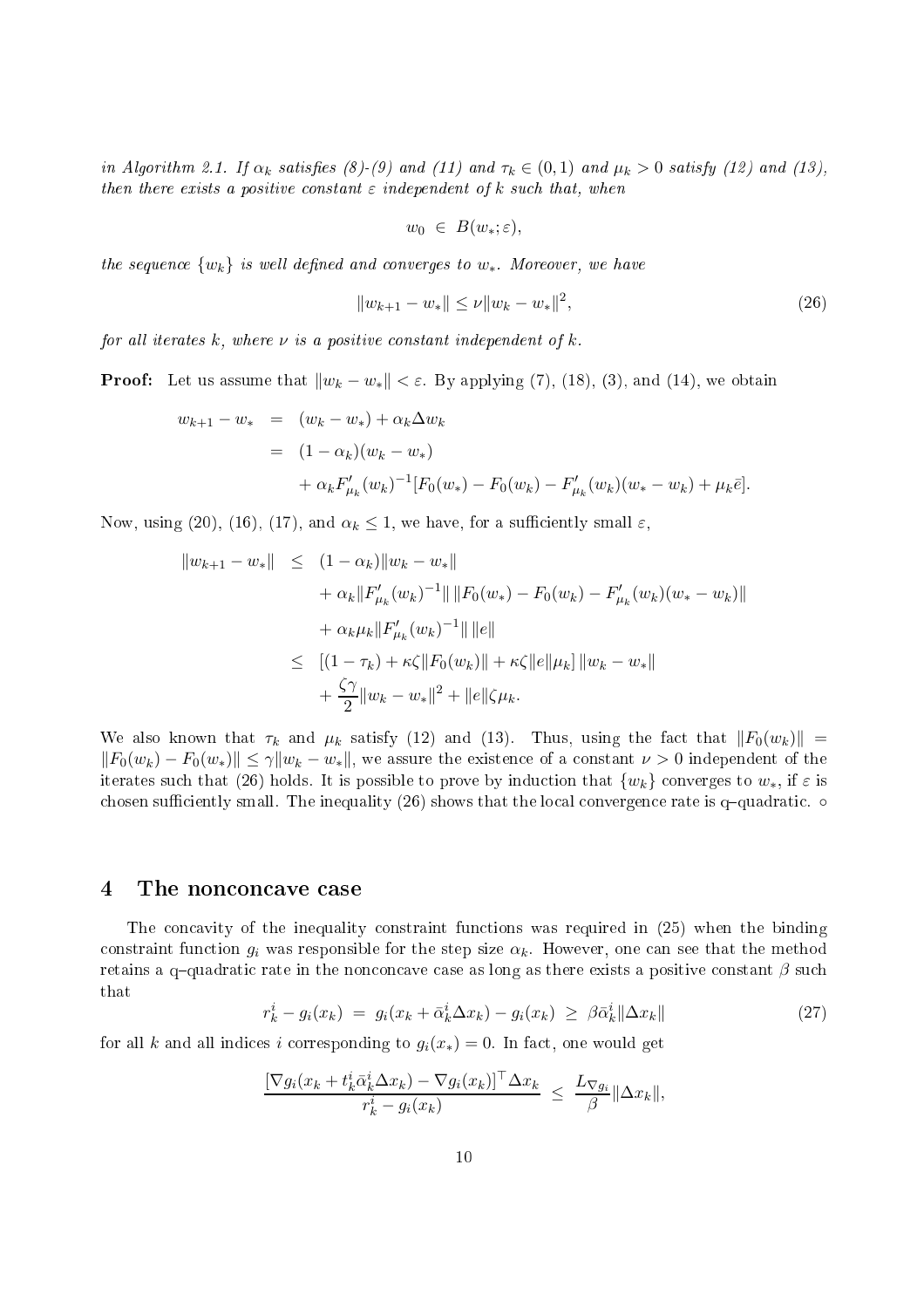where  $L_{\nabla g_i}$  is the Lipschitz constant of the function  $\nabla g_i$  in  $B(x_*, \epsilon)$ . Then, from (23) and (24),

$$
\frac{1}{\bar{\alpha}_k^i} = -\frac{\nabla g_i(x_k + t_k^i \bar{\alpha}_k^i \Delta x_k)^\top \Delta x_k}{g_i(x_k) - r_k^i} \leq 1 + \left[ (\kappa_1 + \kappa_1 c_1 \eta + c_1) + L_{\nabla g_i}(\beta) \right] ||\Delta w_k||
$$
  

$$
\leq 1 + \kappa ||\Delta w_k||,
$$

after an appropriate redefinition of  $\kappa$ .

The bound  $(27)$  is satisfied for k sufficiently large as long as

$$
\liminf_{k \to +\infty} \nabla g_i(x_k)^\top \frac{\Delta x_k}{\|\Delta x_k\|} = 4\beta > 0. \tag{28}
$$

To see why this is true let us expand  $g_i(x_k + \bar{\alpha}_k^i \Delta x_k)$  around  $x_k$ :

$$
g_i(x_k + \bar{\alpha}_k^i \Delta x_k) - g_i(x_k) = \bar{\alpha}_k^i \nabla g_i(x_k)^\top \Delta x_k + \frac{(\bar{\alpha}_k^i)^2}{2} \Delta x_k^\top \nabla^2 g_i(x_k + s_k^i \bar{\alpha}_k^i \Delta x_k) \Delta x_k,
$$

for some  $s_k^i \in (0,1)$ . Since we are only looking at the cases where  $\bar{\alpha}_k^i \leq 1$ , one can see that

$$
\frac{g_i(x_k + \bar{\alpha}_k^i \Delta x_k) - g_i(x_k)}{\bar{\alpha}_k^i \|\Delta x_k\|} \ge \beta
$$

holds for  $k$  sufficiently large as long as

$$
\|\Delta x_k\| \leq \|\Delta w_k\| \leq \frac{2\beta}{M_{\nabla^2 g_i}},
$$

where  $M_{\nabla^2 g_i}$  is an upper bound on the size of the Hessian  $\nabla^2 g_i$  in  $B(x_*, \epsilon)$ , requiring again a redefinition of  $\kappa$ .

Condition (28) has no influence if the constraint is concave because, even when this condition is not satisfied, the concavity of the function defining the constraint allows a locally full step ( $\alpha_k = 1$ ) with respect to that constraint.

# 5 Implementation and numeri
al results

We have implemented Algorithm 2.1 (the feasible primal-dual interior point method) and tested it on a set of small CUTEr problems [8]. Subsection 5.1 completes the algorithm description, namely, we explain there how to compute, without too much effort, a stepsize that satisfies condition  $(11)$ . As a baseline for omparison, we have also tested the infeasible primal-dual interior point method (details are explained in Subse
tion 5.2). Numeri
al results are reported in Subse
tion 5.3.

### 5.1 Step size calculation for the feasible method

To achieve a q-quadratic rate of convergence, condition  $(11)$  is imposed on the size of the residual  $r_k^i = g_i(x_k + \bar{\alpha}_k^i \Delta x_k)$ . A simple procedure to calculate  $\bar{\alpha}_k^i$  is Newton's method, fully des
ribed in Algorithm 5.1 below. Obviously, the s
heme is to be applied only to the nonlinear inequality constraints, as for the linear constraints (including bounds) one can easily determine the exa
t maximum allowed step length.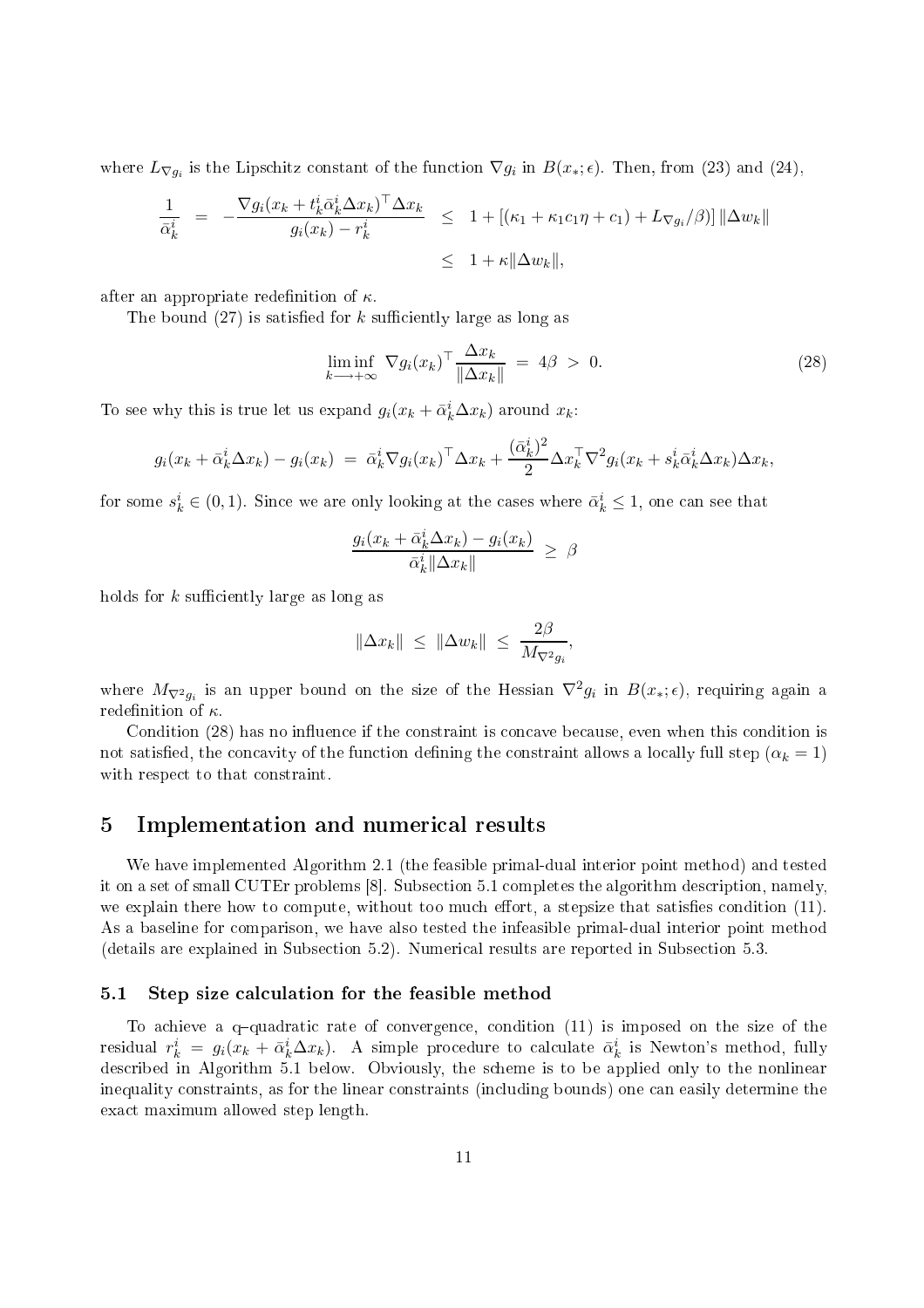#### Algorithm 5.1 (Step size calculation for the feasible method.)

Choose an initial step size  $\alpha > 0$  (for instance,  $\alpha = 0.5$  if  $k = 0$  and  $\alpha = \bar{\alpha}_{k-1}^i$  for  $k \ge 1$ ). Choose  $\sigma \in (0,1)$  and  $c_1 > 0$  (for instance,  $\sigma = 10^{-2}$  and  $c_1 = 0.5$ ). Set also  $\Delta \alpha = 1$ .

While  $|\Delta\alpha| > 10^{-3}$  and  $-g_i(x_k + \alpha \Delta x_k) > \min\left\{\sigma(-g_i(x_k))\frac{-g_i(x_k)c_1||\Delta w_k||}{1+c_1||\Delta w_k||}\right\}$  $1+c_1\|\Delta w_k\|$  $\}$  do

compute 
$$
\Delta \alpha = -\frac{g_i(x_k + \alpha \Delta x_k)}{\nabla g_i(x_k + \alpha \Delta x_k)^\top \Delta x_k}
$$
 and replace  $\alpha$  by  $\alpha + \Delta \alpha$ .

After termination set  $\bar{\alpha}_k^i = \alpha$ .

We incorporated a safeguard for negative values of  $\alpha$ . When  $\alpha$  became negative we projected it back to the positive axis by setting it to  $10^{-2}$ . This safeguard acted only in two of the problems tested (leading then to a onvergent run).

We also experimented an alternative scheme where the calculation of the derivatives  $\nabla g_i(x_k +$  $(\alpha \Delta x_k)^\top \Delta x_k$  was approximated by  $\nabla g_i(x_k)^\top \Delta x_k$ . While this alternative seemed not to affect the efficiency of the feasible method (in terms of number of iterations), it provided a less robust method (in the sense that less problems were solved).

#### 5.2 The infeasible primal-dual interior-point method

As a baseline for omparison we also ran the infeasible primal-dual interior-point method reported in Algorithm 5.2. This version of the infeasible method is the same as the feasible method applied to a reformulated problem, where inequality onstraints are onverted into equalities with the introduction of nonnegative slack variables. The feasible region can thus be written as  $\{\hat{x}\in\mathbb{R}^{\hat{n}}:\ \hat{h}(\hat{x})=0,\ \hat{x}\geq0\}$  and the Lagrangean function as  $\hat{\ell}(\hat{x},\hat{y},\hat{z})=\hat{f}(\hat{x})+\hat{h}(\hat{x})^{\top}\hat{y}-\hat{x}^{\top}\hat{z}$ .

### Algorithm 5.2 (Infeasible primal-dual interior-point method.)

Choose an initial point  $w_0 = (\hat{x}_0, \hat{y}_0, \hat{z}_0)$  with  $\hat{x}_0 > 0$  and  $\hat{z}_0 > 0$ .

For  $k = 0, 1, 2, ...$ 

**Step 1.** Choose the parameter  $\mu_k > 0$ .

Step 2. Compute the solution  $\Delta w_k = (\Delta \hat{x}_k, \Delta \hat{y}_k, \Delta \hat{z}_k)$  of the system

$$
\begin{pmatrix}\n\nabla_{\hat{x}\hat{x}}^2 \hat{\ell}(\hat{x}_k, \hat{y}_k, \hat{z}_k) & \nabla \hat{h}(\hat{x}_k) & -I_{\hat{n}\times\hat{n}} \\
\nabla \hat{h}(\hat{x}_k)^\top & 0 & 0 \\
\hat{Z}_k & 0 & \hat{X}_k\n\end{pmatrix}\n\begin{pmatrix}\n\Delta \hat{x}_k \\
\Delta \hat{y}_k \\
\Delta \hat{z}_k\n\end{pmatrix} = -\begin{pmatrix}\n\nabla_{\hat{x}} \hat{\ell}(\hat{x}_k, \hat{y}_k, \hat{z}_k) \\
\hat{h}(\hat{x}_k) \\
\hat{X}_k \hat{z}_k - \mu_k e_{\hat{n}}\n\end{pmatrix},
$$

where  $\hat{X}_k = \text{diag}(\hat{x}_k)$  and  $\hat{Z}_k = \text{diag}(\hat{z}_k)$ .

**Step 3.** Choose  $\tau_k \in (0,1)$ . Compute a positive step length  $\alpha_k$  such that

$$
\alpha_k = \min \left\{ 1, \ \tau_k \min_{i=1,\dots,\hat{n}} \left\{ -\frac{(\hat{x}_k)_i}{(\Delta \hat{x}_k)_i} : \ (\Delta \hat{x}_k)_i < 0 \right\}, \ \tau_k \min_{i=1,\dots,\hat{n}} \left\{ -\frac{(\hat{z}_k)_i}{(\Delta \hat{z}_k)_i} : \ (\Delta \hat{z}_k)_i < 0 \right\} \right\}.
$$

**Step 4.** Define the next iterate  $w_{k+1} = (\hat{x}_{k+1}, \hat{y}_{k+1}, \hat{z}_{k+1})$  according to:

$$
w_{k+1} = w_k + \alpha_k \Delta w_k.
$$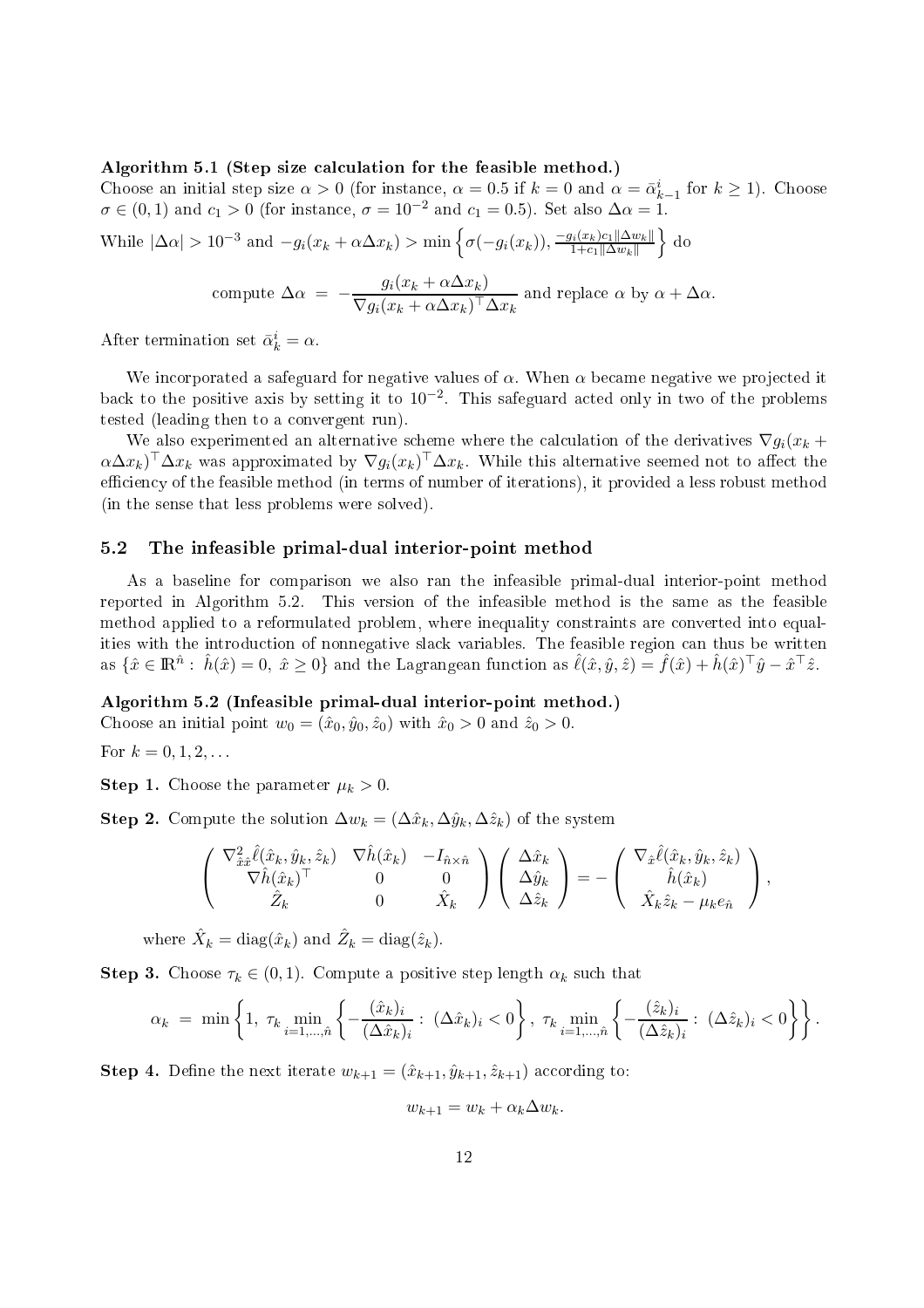### 5.3 Numeri
al results

We tested both feasible and infeasible primal-dual interior point methods (Algorithms 2.1 and  $5.2$ ) on a set of small CUTEr  $[8]$  problems. We restricted our attention to problems with nonlinear inequality constraints and for which the initial point  $x_0$ , provided by CUTEr, satisfies  $q(x_0) < 0.$ 

The initial primal point given to the infeasible method was the point  $x_0$  provided by CUTEr. When the initial primal values are nonpositive we projected them to the positive axis. In some ases, not all variables are restri
ted in sign and the infeasible method was adapted to take are of this situation. The remaining components of the initial vector for the infeasible method are defined as follows:  $\hat{y}_0 = \text{argmin}_{\hat{y}} ||\nabla \hat{h}(\hat{x}_0)\hat{y} + [-\hat{z}_0^{in} + \nabla \hat{f}(\hat{x}_0)]||$  and  $\hat{z}_0 = \text{max}\{\nabla \hat{h}(\hat{x}_0)\hat{y}_0 + \nabla \hat{f}(\hat{x}_0), \hat{z}_0^{in}\},$ where  $\hat{z}_0^{in}$  is a vector of ones of the appropriate size. For the feasible method,  $x_0$  is provided by CUTEr (satisfying  $g(x_0) < 0$ ). Then, we compute  $y_0 = \operatorname{argmin}_y ||\nabla h(x_0)y + [\nabla g(x_0)z_0^{in} + \nabla f(x_0)]||$ and  $z_0 = \max{\argmin_z ||\nabla g(x_0)z + [\nabla h(x_0)y_0 + \nabla f(x_0)]||, z_0^{in}\}.$ 

The odes were implemented in Fortran 90 and ran on a Compaq Tru64 (operating system Unix V5.1, 2 GB RAM, Alpha 21264A 667 MHz). For both algorithms, we updated  $\tau_k$  and  $\mu_k$  as follows:

$$
1 - \tau_k = \min \left\{ 10^{-2}, 10^{-2} ||F_0(w_k)|| \right\} \quad \text{and} \quad \mu_k = \min \left\{ 10^{-2}, 10^{-1} ||F_0(w_k)||^2 \right\}.
$$

The stopping criterion was  $||F_0(w_k)|| \leq 10^{-8}$  for the feasible method and  $||(\nabla_{\hat{x}} \hat{\ell}(\hat{x}_k, \hat{y}_k, \hat{z}_k), \hat{h}(\hat{x}_k),$  $\hat{X}_k \hat{z}_k) \|\leq 10^{-8}$  for the infeasible case. The linear algebra was implemented in the dense form using the LAPACK [1] routines DGESV (for the primal-dual systems) and DGELSD (for the least-squares multiplier problems).

The results are reported in Table 1. The legend of the table is as follows: infeasible method (var  $=$  number of variables, eq  $=$  number of equalities after slacks are incorporated, bd  $=$  number of bounds, it = number of iterations, evals = number of function evaluations); feasible method (var = number of variables, eq = number of equalities, linear  $g =$  number of linear inequality constraints including bounds, nlinear  $g =$  number of nonlinear inequality constraints, it = number of iterations, evals = number of function evaluations). The number of function evaluations counts the associated derivative calls (and accommodates either calls to set the primal-dual data for the systems solves or calls needed to apply Scheme 5.1). When convergence was not achieved was either because the maximum number of iterations (200) was achieved, or because the step size became too small  $(\alpha < 10^{-10})$ , or because the iterates start growing to infinity (div).

Both infeasible and feasible methods onverged only for a subset of the problems, given that no globalization strategy was in
orporated. In the ases where both onverged, the number of iterations was approximately the same. The infeasible method onverged for 11 problems whereas the feasible method onverged for 15. A
tually, this gain in robustness was also observed by looking at the size of the residuals for the problems where both methods did not onverge, whi
h showed that the feasible method a
hieved, in average, smaller residuals.

The pro
edure to determine the step size for the feasible method (Algorithm 5.1) took a low average number of steps (roughly  $2$ ), as we can observe from the difference between the number of fun
tion evaluations and the number of iterations taken by this method.

The only problem of the form  $(1)$  that satisfies Assumption A4 (concave binding inequalities) is, as far as we ould he
k, problem HS16. The feasible method took mu
h less iterations on this problem than the infeasible method.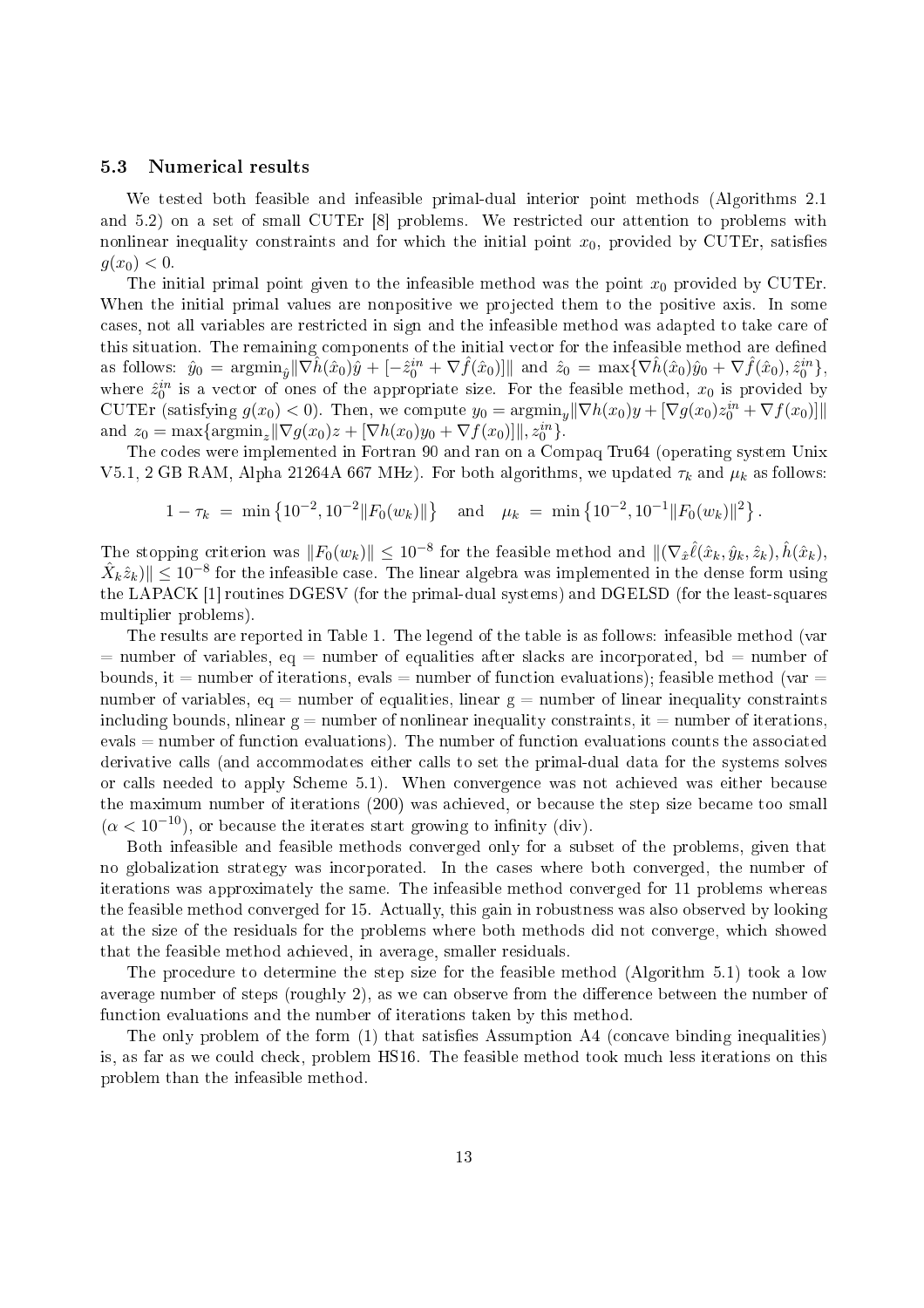|                     | infeasible method |                  |                  |                     |                     | feasible method  |                  |                  |                  |                 |                     |
|---------------------|-------------------|------------------|------------------|---------------------|---------------------|------------------|------------------|------------------|------------------|-----------------|---------------------|
| problems            | var $\hat{n}$     | eq               | bd               | it                  | evals               | $var$ $n$        | eq               | linear g         | nlinear g        | it              | evals               |
| CHACONN1            | $\boldsymbol{6}$  | $\overline{3}$   | 3                | 10                  | 11                  | 3                | $\boldsymbol{0}$ | $\overline{0}$   | 3                | 10              | 25                  |
| <b>ERRINBAR</b>     | 19                | $9\phantom{.0}$  | 15               |                     | $\alpha < 10^{-10}$ | 18               | 8                | 14               | 1                |                 | $\alpha < 10^{-10}$ |
| <b>EXPFITA</b>      | 27                | 22               | 22               |                     | $\alpha < 10^{-10}$ | $\bf 5$          | $\overline{0}$   | $\overline{0}$   | 22               |                 | $\alpha < 10^{-10}$ |
| <b>EXPFITB</b>      | 107               | 102              | 102              |                     | $\alpha < 10^{-10}$ | $\overline{5}$   | $\overline{0}$   | $\overline{0}$   | 102              |                 | $\alpha < 10^{-10}$ |
| <b>HAIFAS</b>       | 22                | $\boldsymbol{9}$ | $\boldsymbol{9}$ |                     | div                 | 13               | $\overline{0}$   | $\overline{0}$   | $\boldsymbol{9}$ |                 | div                 |
| HIMMELP2            | 3                 | $\mathbf 1$      | 5                |                     | $\alpha < 10^{-10}$ | $\sqrt{2}$       | $\overline{0}$   | 4                | $\mathbf 1$      |                 | div                 |
| HIMMELP3            | $\overline{4}$    | $\overline{2}$   | 6                |                     | $\alpha < 10^{-10}$ | $\sqrt{2}$       | $\overline{0}$   | 4                | $\overline{2}$   | 10              | 21                  |
| HIMMELP4            | $\overline{5}$    | $\overline{3}$   | 7                |                     | $\alpha < 10^{-10}$ | $\sqrt{2}$       | $\overline{0}$   | $\overline{4}$   | 3                | 10              | 21                  |
| <b>HS13</b>         | 3                 | $\mathbf{1}$     | 3                |                     | it > 200            | $\overline{2}$   | $\overline{0}$   | $\overline{2}$   | $\mathbf{1}$     |                 | $\alpha < 10^{-10}$ |
| HS16                | $\overline{4}$    | $\overline{2}$   | $\overline{5}$   | 24                  | 25                  | $\overline{2}$   | $\bf{0}$         | $\boldsymbol{3}$ | $\overline{2}$   | 12              | 26                  |
| HS20                | 5                 | $\mathbf{3}$     | $\overline{5}$   |                     | $\alpha < 10^{-10}$ | $\overline{2}$   | $\overline{0}$   | $\overline{2}$   | 3                | 12              | 29                  |
| HS24                | $\overline{5}$    | 3                | $\overline{5}$   |                     | $\alpha < 10^{-10}$ | $\sqrt{2}$       | $\overline{0}$   | $\overline{2}$   | 3                |                 | $\alpha < 10^{-10}$ |
| <b>HS29</b>         | 4                 | $\mathbf 1$      | 1                | 12                  | 13                  | 3                | $\overline{0}$   | $\overline{0}$   | $\mathbf{1}$     | 15              | 30                  |
| <b>HS30</b>         | 4                 | $\mathbf{1}$     | 7                |                     | $\alpha < 10^{-10}$ | 3                | $\bf{0}$         | 6                | $\mathbf{1}$     | 39              | 78                  |
| <b>HS32</b>         | 4                 | $\sqrt{2}$       | 7                | 14                  | 15                  | 3                | $\mathbf 1$      | 3                | $\mathbf{1}$     |                 | $\alpha < 10^{-10}$ |
| <b>HS33</b>         | $\overline{5}$    | $\overline{2}$   | $\,6$            |                     | it > 200            | 3                | $\overline{0}$   | $\overline{4}$   | $\overline{2}$   |                 | $\alpha < 10^{-10}$ |
| HS65                | $\overline{4}$    | $\mathbf{1}$     | $\overline{4}$   |                     | $\alpha < 10^{-10}$ | 3                | $\overline{0}$   | $6\phantom{.0}$  | $\mathbf{1}$     |                 | $\alpha < 10^{-10}$ |
| HS67                | 17                | 14               | 20               |                     | $\alpha < 10^{-10}$ | 3                | $\overline{0}$   | $6\phantom{.0}$  | 14               |                 | $it>200$            |
| <b>HS73</b>         | $\,6$             | $\overline{3}$   | $\,6\,$          |                     | $\alpha < 10^{-10}$ | $\overline{4}$   | $\mathbf{1}$     | $\overline{5}$   | $\mathbf 1$      |                 | $\alpha < 10^{-10}$ |
| <b>HS84</b>         | 8                 | 3                | 16               |                     | $\alpha < 10^{-10}$ | $\overline{5}$   | $\overline{0}$   | 10               | $6\phantom{.0}$  |                 | $\alpha < 10^{-10}$ |
| HS95                | 10                | $\overline{4}$   | 16               |                     | $\alpha < 10^{-10}$ | $\,6$            | $\overline{0}$   | 12               | $\overline{4}$   |                 | $\alpha < 10^{-10}$ |
| <b>HS96</b>         | 10                | $\overline{4}$   | 16               |                     | $\alpha < 10^{-10}$ | 6                | $\overline{0}$   | 12               | $\overline{4}$   |                 | $\alpha < 10^{-10}$ |
| <b>HS109</b>        | 13                | 10               | 20               | $\alpha < 10^{-10}$ |                     | $\boldsymbol{9}$ | $\,6\,$          | $18\,$           | $\overline{2}$   |                 | $\alpha < 10^{-10}$ |
| <b>HS113</b>        | 18                | $8\,$            | 8                | it > 200            |                     | 10               | $\overline{0}$   | $\sqrt{3}$       | $5\,$            |                 | $\alpha < 10^{-10}$ |
| <b>HS117</b>        | 20                | 5                | 20               | it > 200            |                     | 15               | $\overline{0}$   | 15               | $\overline{5}$   |                 | $\alpha < 10^{-10}$ |
| <b>HUBFIT</b>       | 3                 | $\mathbf{1}$     | $\overline{2}$   | 8                   | $\boldsymbol{9}$    | $\sqrt{2}$       | $\overline{0}$   | $\mathbf{1}$     | $\mathbf 1$      | 8               | 16                  |
| <b>KSIP</b>         | 1021              | 1001             | 1001             | 12                  | 13                  | 20               | $\overline{0}$   | $\overline{0}$   | 1001             | 12              | 24                  |
| <b>LSQFIT</b>       | $\sqrt{3}$        | $\mathbf{1}$     | $\sqrt{2}$       | 8                   | $\boldsymbol{9}$    | $\sqrt{2}$       | $\overline{0}$   | 1                | $\mathbf{1}$     | 8               | 16                  |
| MATRIX2             | 8                 | $\,2$            | $6\phantom{.}6$  | 15                  | 16                  | $\,6\,$          | $\bf{0}$         | 4                | $\overline{2}$   |                 | $\alpha < 10^{-10}$ |
| MIFFLIN1            | $\overline{5}$    | $\overline{2}$   | $\overline{2}$   | 10                  | 11                  | 3                | 0                | $\mathbf 0$      | $\overline{2}$   | $6\phantom{.}6$ | 20                  |
| <b>MINMAXBD</b>     | 25                | 20               | 20               |                     | div                 | $\overline{5}$   | $\overline{0}$   | $\overline{0}$   | 20               |                 | $\alpha < 10^{-10}$ |
| <b>NGONE</b>        | 13                | $8\,$            | 14               | div                 |                     | 5                | $\overline{0}$   | $8\,$            | $6\,$            |                 | $\alpha < 10^{-10}$ |
| OPTMASS             | 77                | $55\,$           | 11               |                     | div                 | 66               | 44               | $\overline{0}$   | 11               | $\overline{7}$  | 14                  |
| PRODPL <sub>0</sub> | 69                | $\sqrt{29}$      | 69               | $\alpha < 10^{-10}$ |                     | 60               | $20\,$           | 60               | $\boldsymbol{9}$ |                 | $\alpha < 10^{-10}$ |
| PRODPL1             | 69                | $\sqrt{29}$      | 69               | div                 |                     | 60               | 20               | 65               | $\boldsymbol{9}$ |                 | $\alpha < 10^{-10}$ |
| READING4            | $\overline{4}$    | $\sqrt{2}$       | 8                | $\alpha < 10^{-10}$ |                     | $\sqrt{2}$       | $\theta$         | $\overline{4}$   | $\overline{4}$   |                 | $\alpha < 10^{-10}$ |
| <b>ROSENMMX</b>     | 9                 | $\overline{4}$   | $\overline{4}$   | 18<br>19            |                     | $\overline{5}$   | $\theta$         | $\overline{0}$   | $\overline{4}$   | $15\,$          | 46                  |
| <b>SVANBERG</b>     | 20                | 10               | 30               | $\alpha < 10^{-10}$ |                     | 10               | $\overline{0}$   | 20               | 10               | 19              | 93                  |
| <b>SWOPF</b>        | 107               | 102              | 34               | $\alpha < 10^{-10}$ |                     | 83               | 78               | $20\,$           | $14\,$           |                 | $\alpha < 10^{-10}$ |
| <b>WOMFLET</b>      | $\,6$             | 3                | 3                | div                 |                     | $\sqrt{3}$       | $\theta$         | $\boldsymbol{0}$ | 3                |                 | it > 200            |
| ZECEVIC2            | $\overline{4}$    | $\overline{2}$   | $\,6$            |                     | $\alpha < 10^{-10}$ | $\sqrt{2}$       | $\boldsymbol{0}$ | 4                | $\overline{2}$   | 12              | 29                  |
| ${\rm ZY2}$         | $\overline{5}$    | $\overline{2}$   | $\,6$            | $\overline{7}$      | $8\,$               | 3                | $\boldsymbol{0}$ | $\overline{4}$   | $\overline{2}$   |                 | $\alpha < 10^{-10}$ |

Table 1: Numerical behavior of infeasible and feasible methods on a set of CUTEr problems.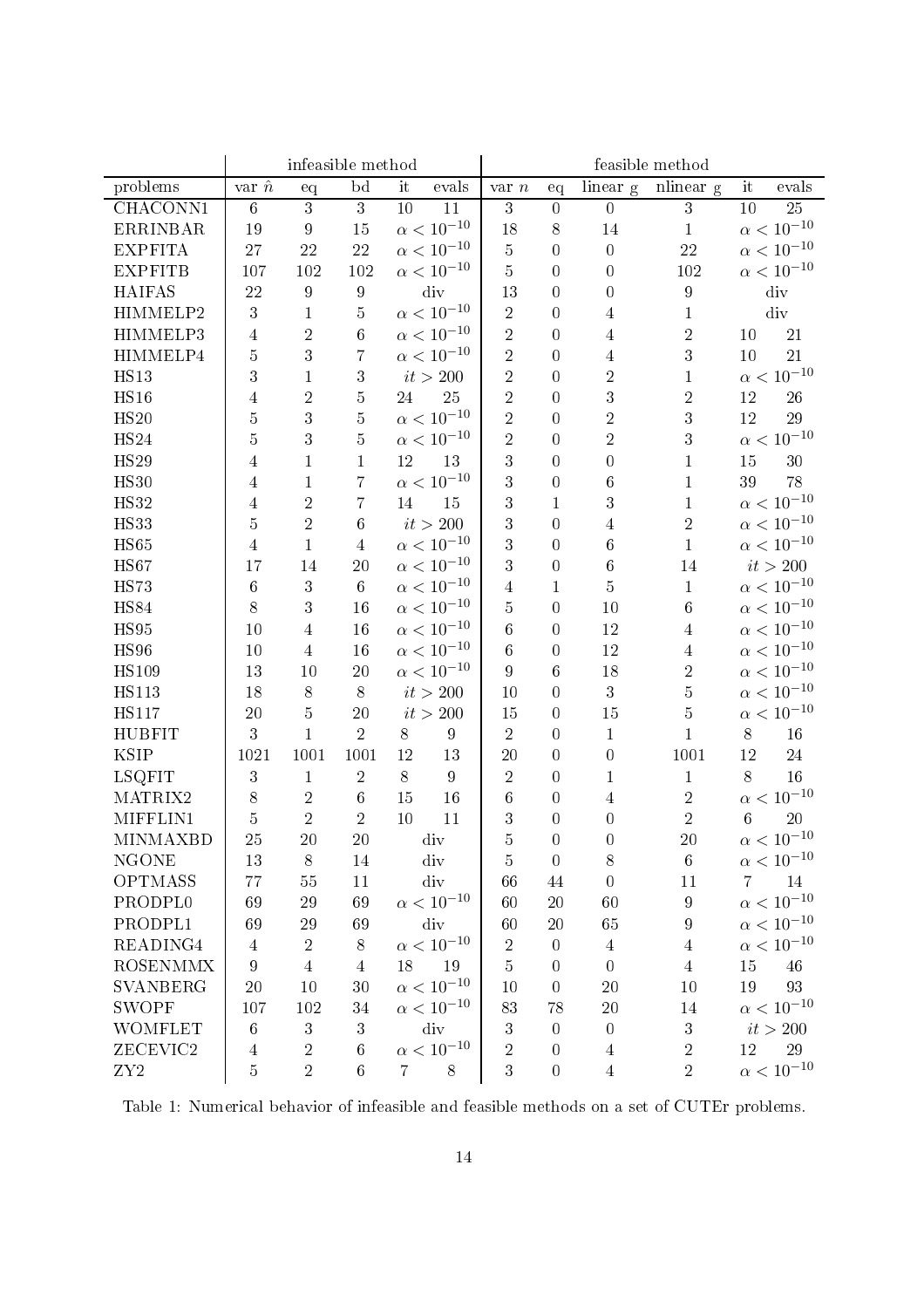# 6 Con
luding remarks

Keeping stri
t feasibility with respe
t to the inequality onstraints in the way required by the feasible primal-dual interior-point method can be numerically affordable. Although the exact computation of the step sizes requires the solution of a number of nonlinear equations per iteration, it is possible to compute them satisfying inexact requirements in a relatively efficient way.

Our numerical findings show that the proposed method can be particularly efficient when the number of inequality constraints is not very large or when the structure of the functions defining the inequality constraints eases the step size calculation considerably. Strict feasibility can be imposed only partially, with a subset of the problem inequalities being treated by sla
k variables. The inequalities imposed strictly may be those that restrict the objective function domain, or the domain of some other constraint functions.

The most restrictive aspect of the proposed algorithm seems to be the initial point. However, the issue of finding a primal strictly feasible point  $(g(x_0) < 0)$  is out of the scope of this paper. See  $[4]$ , and the references therein, for the determination of feasible points of systems of (nonlinear) equalities and inequalities.

Despite the numerical considerations, looking at the infeasible variant of the primal-dual interiorpoint method is of interest on itself. It is worth pointing out that the approach presented in this paper covers the infeasible case ([5, 14]) since simple bounds of the type  $-x \leq 0$  correspond to on
ave inequalities. Linear inequality onstraints are also on
ave and an be treated without slack variables for achieving the purpose of fast local convergence. Finally, the observation that the  $q$ -quadratic rate is retained in the general nonconcave case provided the angle between the primal step and the gradients of the binding constraints is kept away from ninety degrees, see (28), fits well into the theory of interior-point methods since it corresponds to the notion of centrality.

### A
knowledgments

We thank Dominique Orban and two anonymous referees for their comments and suggestions.

# Referen
es

- [1] E. ANDERSON, Z. BAI, C. BISCHOF, S. BLACKFORD, J. DEMMEL, J. DONGARRA, J. DuCroz, A. Greenbaum, S. Hammarling, A. M
Kenney, and D. Sorensen, LA-PACK Users' Guide, SIAM, Philadelphia, third ed., 1999.
- [2] R. H. BYRD, G. LIU, AND J. NOCEDAL, On the local behaviour of an interior point method for nonlinear programming, in Numerical analysis 1997 (Dundee), vol. 380 of Pitman Res. Notes Math. Ser., Longman, Harlow, 1998, pp. 37-56.
- $[3]$  T. F. COLEMAN AND Y. LI, On the convergence of interior-reflective Newton methods for nonlinear minimization subject to bounds, Math. Program., 67 (1994), pp. 189-224.
- [4] J. E. DENNIS, M. EL-ALEM, AND K. WILLIAMSON, A trust region approach to nonlinear systems of equalities and inequalities, SIAM J. Optim.,  $9(1999)$ , pp. 291-315.
- [5] A. S. EL-BAKRY, R. A. TAPIA, T. TSUCHIYA, AND Y. ZHANG, On the formulation and theory of the Newton interior-point method for nonlinear programming, J. Optim. Theory Appl., 89  $(1996)$ , pp. 507-541.